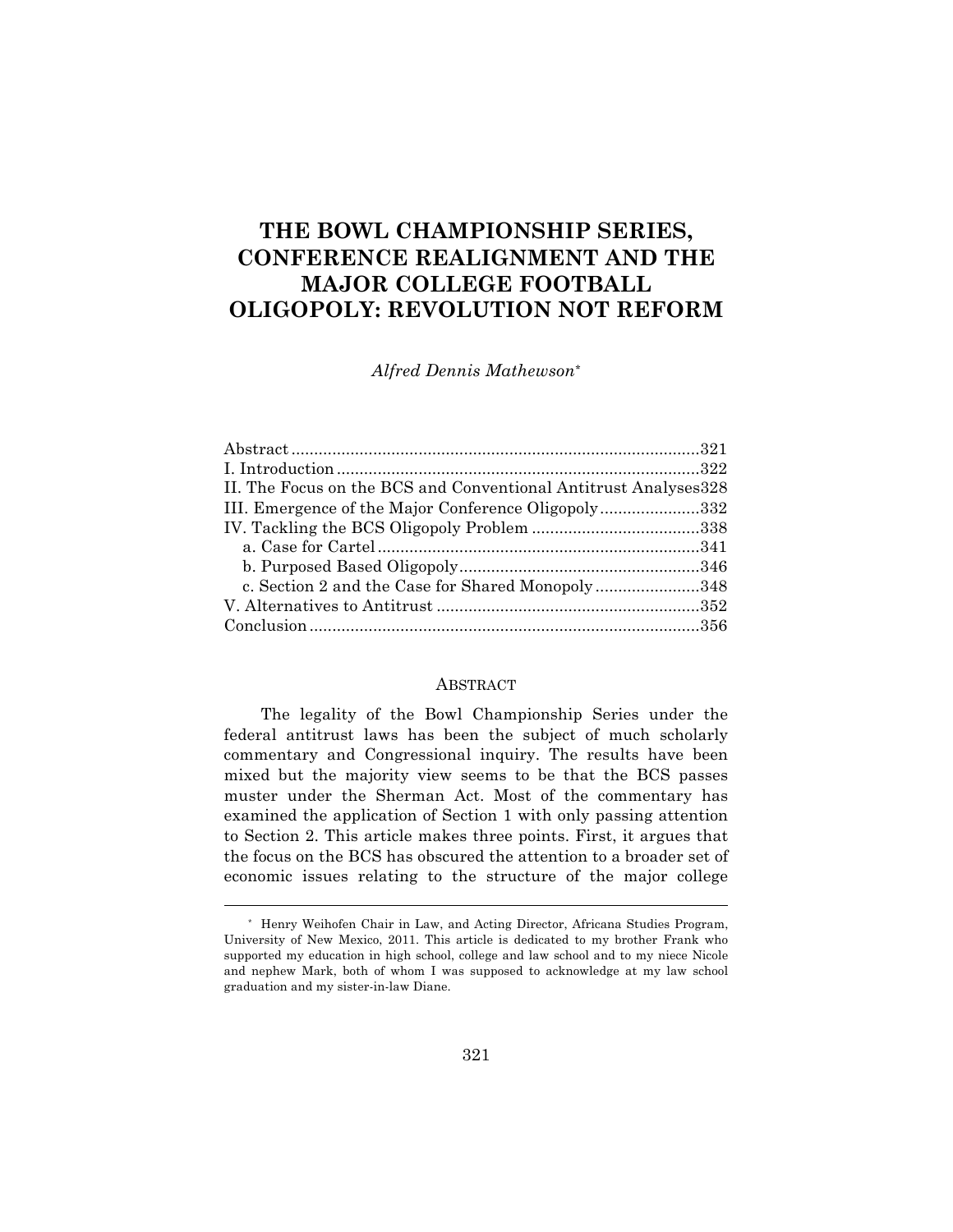football industry. The Bowl Championship Series and its relationship to the Football Bowl Subdivision of the NCAA has obscured focus on the development of major college football as an oligopoly in which the firms are athletic conferences. The industry is dominated by the BCS automatic qualifying conferences which have engaged in conference expansion and realignments to strengthen their dominance over the industry. Second, the article acknowledges that the regulation of oligopolies has been problematic under the antitrust laws but explores whether the major college football oligopoly may present an appropriate case for regulation as a cartel under section 1 or perhaps as a shared monopoly under section 2. In exploring the application of the Sherman Act to the major football conference oligopoly, this article draws upon themes and analyses in European Community competition law. Unlike the traditional oligopoly, the industry conference members not only engage in parallel conduct but are linked by explicit agreements such as the BCS and NCAA Bylaws on conference structure and amateurism rules. Finally, assuming a strong case can be made for the application of the Sherman Act to the oligopoly, this article discusses whether traditional antitrust remedies are feasible. Accordingly, this article reluctantly considers the propriety of granting the NCAA a limited exemption from the antitrust laws to permit it to regulate the economic structure of intercollegiate athletics while concomitantly subjecting it to oversight by the Department of Education. This article thus calls for revolution not reform.

#### I. INTRODUCTION

The Bowl Championship Series has been the subject of controversy since its inception. The BCS is a collaboration among the organizers of four major bowls and the eleven Football Bowl Subdivision (FBS) conferences ostensibly designed to produce a national championship game in major college football.1 Unable to produce a play-off, the BCS comes only close enough to produce a match-up between the top two ranked college football teams and

<sup>1</sup> Christopher Pruitt, *Debunking a Popular Antitrust Myth: The Single Entity Rule and Why College Football's Bowl Championship Series Does Not Violate the Sherman Antitrust Act*, 11 TEX. REV. ENT. & SPORTS L. 125, 142 (2009).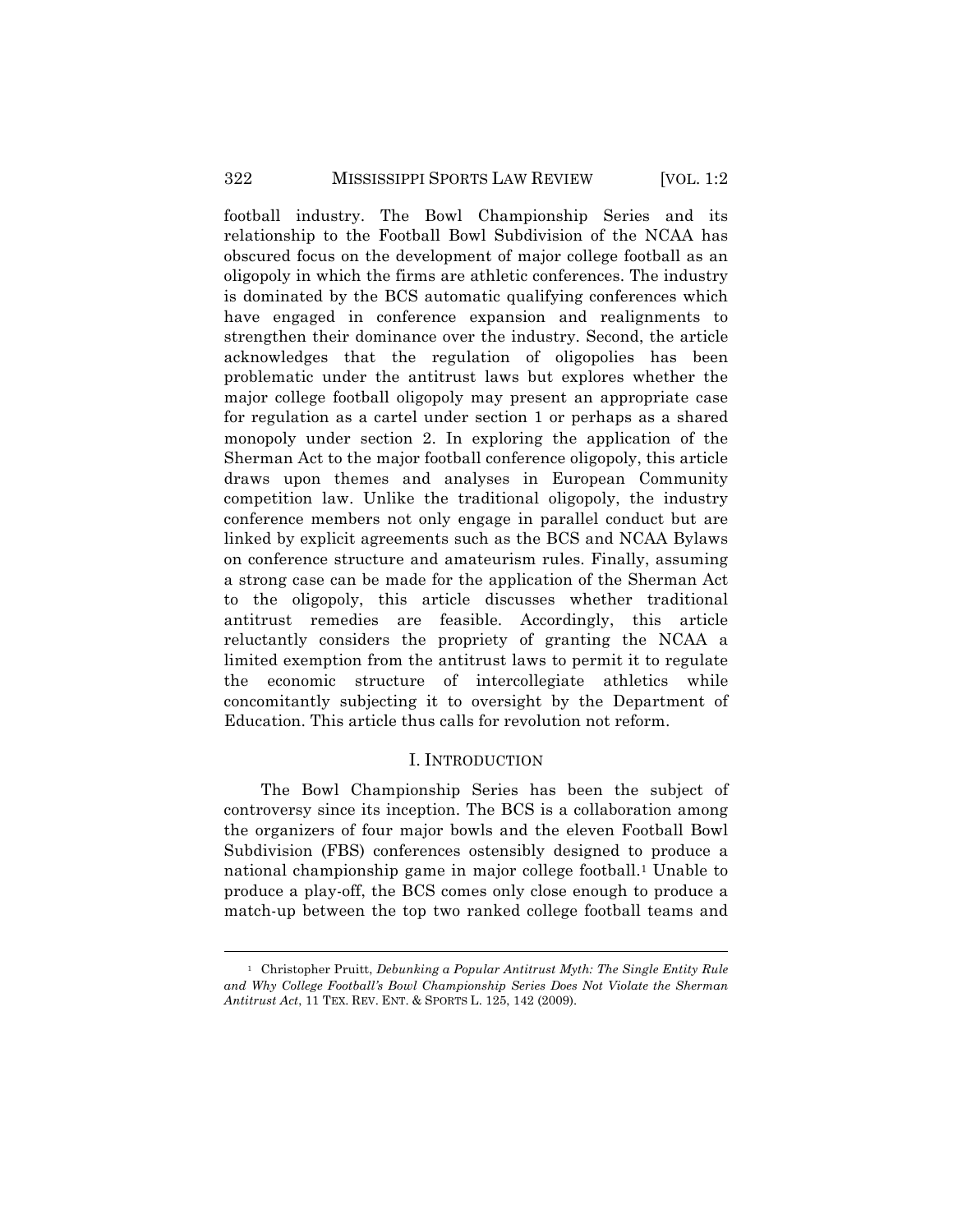four highly quality matchups. Six conferences automatically qualify for at least one berth in the lucrative bowl games. Colleges and universities from five additional conferences, while not fully excluded from participating, have a limited probability of obtaining one of the remaining four slots.2 Those universities, their congressional delegations and fans have complained about the unfairness of their exclusion from BCS games.3 The fairness questions relates not just to an opportunity for their teams to have a chance to compete on the playing field in a BCS bowl game or "national championship" game, but, to fundamental economic issues. Universities that get to play in a BCS bowl game are assured a substantial payday.

Individual universities, however, are only a part of the equation. Conference membership is the key to the economic payday. The BCS divides conferences into automatic qualifiers and non-automatic qualifiers. A team that is a member of an automatic qualifying conference playing in a BCS bowl shares the payday with its conference and the other members of the conference.4 Six conferences are assured that a member school will participate in the payday. . All other conferences are on the outside looking in competing for a chance at not more than two BCS bowl slots.<sup>5</sup> However, they share any BCS payday with all of the other non-automatic qualifying conferences, although the participating conference will receive a substantial portion of the payout.6 The arrangement means that automatic qualifying conferences receive a revenue stream that enables them to

<sup>2</sup> Non-automatic qualifying conferences may not obtain more than two of the remaining four slots.

<sup>3</sup> Michael McCann, *Antitrust, Governance and Postseason College Football*, 52 B.C. L. REV. 517, 521 (2011).

<sup>4</sup> Jude D. Schmit, *A Fresh Set of Downs? Why Recent Modifications to the Bowl Championship Series Still Draw A Flag Under the Sherman Act*, 14 SPORTS LAW. J. 219, 232 (2007); M. Todd Carroll, Note, *No Penalty on the Play: Why the Bowl Championship Series Stays In-Bounds of the Sherman Act*, 61 WASH. & LEE L. REV. 1235, 1248 (2004).

<sup>5</sup> Eric Blevins*, College Football's BCS (Bowl Cartel System?): An Examination of the Bowl Championship Series Agreement Under The Sherman Act*, 18 SPORTS LAW. J. 153, 155-56 (2011)(post-2007 amendments); Katherine McClelland, Comment, *Should College Football's Currency Read "In BCS We Trust" or Is It Just Monopoly Money?: Antitrust Implications of the Bowl Championship Series*, 37 TEX. TECH L. REV. 167, 184-5 (2004)(rules prior to 2007 amendments).

<sup>6</sup> Blevins, *supra* note 5, at 156.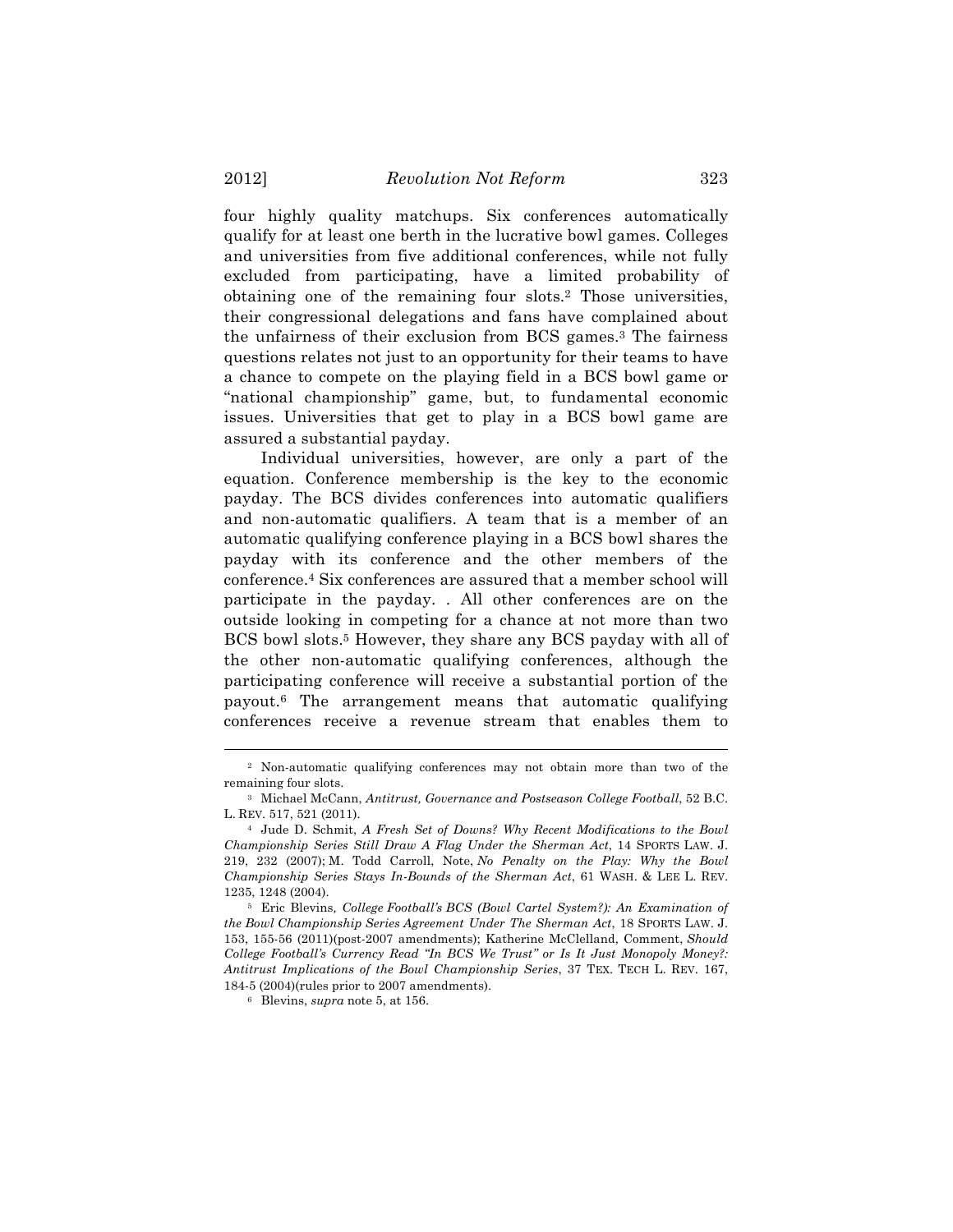improve their programs and render them more competitive in the market for top-tier coaches and athletes. The focus on the antitrust laws is thus understandable. There are many other bowls with significantly smaller paydays.7

The development and growth of the BCS has coincided with the occurrence of a parallel development in major college football that has routinely generated litigation but not the reprobation afforded the BCS. Conference affiliations have fluctuated historically but the 1990s ushered in an era of cataclysmic shifts. A major shift occurred in 1996 with the demise of the Southwest Conference.8 Other conferences absorbed its member schools. The Western Athletic Conference of which the University of New Mexico was a member expanded to sixteen teams in 1999.9 The arrangement was unwieldy and eight members left to form the Mountain West Conference.10 Neither the Mountain West Conference nor the Western Athletic Conference has ascended to the status of an automatic qualifier, although both have had one or more teams qualify for a BCS berth.11

<sup>7</sup> McClelland, *supra* note 5, at 176-77, 189-90; *see also* Amy Christian McCormick and Robert A. McCormick, *The Emperor's New Clothes: Lifting the NCAA's Veil of Amateurism*, 45 SAN DIEGO L. REV. 495, 513-14 (2008) (total revenue from all bowls in 2006 exceed \$200 million).

<sup>8</sup> The Southwest Conference never recovered from the imposition of the NCAA's death penalty on Southern Methodist University. See Maureen Weston, *NCAA Sanctions: Assigning Blame Where It Belongs*, 52 B.C. L. REV. 551, n.83 (2011); Glenn Wong, Kyle Skillman, Chris Deubert, *The NCAA's Infractions Appeals Committee: Recent Case History, Analysis and the Beginning of A New Chapter*, 9 VA. SPORTS & ENT. L.J. 47, n. 240 (2009). The University of Arkansas moved to the Southeast Conference in 1990. See http://www.secsportsfan.com/sec-football-history.html . Baylor University, Texas A&M University, Texas Tech University and the University of Texas moved to the Big Eight Conference resulting in the Big Twelve Conference in 1996. Mark Hales, *The Antitrust Issues of NCAA College Football within the Bowl Championship Series*, 10 SPORTS LAW. J. 97, n. 41. (2003). Rice University, Southern Methodist University, and Texas Christian University then joined the Western Athletic Conference and the University of Houston moved to Conference USA. *Id*.

<sup>9</sup> History of the Wac, WACSPORTS.COM, July 15, 2011 http://www.wacsports.com/ViewArticle.dbml?DB\_OEM\_ID=10100&ATCLID=537066.

<sup>10</sup> About the Mountain West, THEMWC.COM, http://www.themwc.com/about/mwcabout.html.

<sup>11</sup> BCS selections history, BCSFOOTBALL.ORG, http://www.bcsfootball.org/news/story?id=5528971. (The Mountain West Conference has had two teams earn a BCS berth: University of Utah in 2005 and 2009, and Texas Christian University in 2010 and 2011. The Western Athletic Conference has had two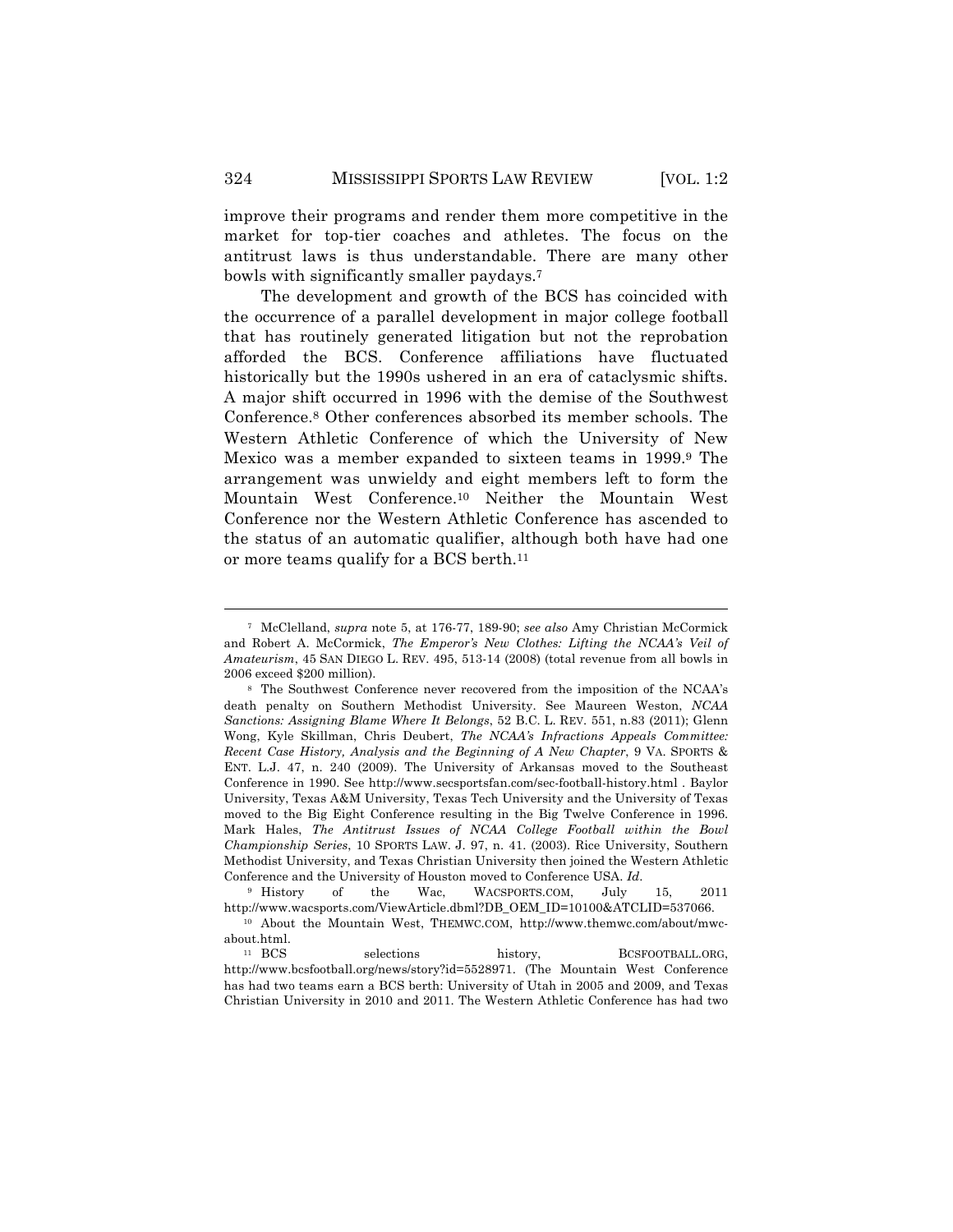The next wave began in 2003 as conferences increased in size in order to comply with NCAA rules to stage a conference championship. The NCAA required a minimum of twelve teams to hold a conference championship game.<sup>12</sup> To obtain the requisite twelve, conferences began raiding other conferences. The Big East became a major football conference in 1991 with the addition of Rutgers, Miami, Temple, Virginia Tech, and West Virginia.13 In 2003, however, the Atlantic Coast Conference lured Boston College, the University of Miami and Virginia Tech away from the Big East.14 The Big East then added Louisville, Cincinnati, South Florida, Marquette, and DePaul from Conference USA.15

Another wave of expansion began in 2010 as the automatic qualifying conferences began trying to strengthen their dominance of the market for major college football by adding members to increase the quality of their product and concomitantly the value of television rights. The expansion has gone further than the first wave as strong automatic qualifying conferences have raided weaker conferences. The Big Twelve conference has barely survived. The Big East is in danger of losing its automatic qualifying conferences after the Atlantic Coast Conference raided it and West Virginia University took a lifeboat to the Big 12. The Mountain West has been greatly damaged. First, Utah left in 2011 to join the PAC-12 and BYU left to operate as an independent after negotiations to join the Big 12 failed. Then TCU bolted to join the Big East, which it left for the Big 12. Finally, Boise State, which joined in 2011, is moving to the Big East in 2013.<sup>16</sup>

teams earn a BCS berth: University of Hawaii in 2008, and Boise State University in 2007 and 2010).

<sup>12</sup> National Collegiate Athletic Association, 2011-12 NCAA Manual, Bylaw 17.9.5.2 (2011).

<sup>13</sup> Big East Conference, http://en.wikipedia.org/wiki/Big\_East\_Conference#cite\_ref-7.

<sup>14</sup> *See* Brian Favat, *Why It Will Take More Than Money To Lure Boston College Back To The Big East, BC Interruption* (Aug. 9, 2011), http://www.bcinterruption.com/2011/8/9/2348582/big-east-expansion-rumors-bostoncollege-to-big-east.

<sup>15</sup> *Id*.

<sup>16</sup> Erik Smith, *Boise State staying in Mountain West in 2012 before Big East move*, USA TODAY (Feb. 22, 2012), http://content.usatoday.com/communities/campusrivalry/post/2012/02/boise-state-

staying-mountain-west-2012-big-east/1#.T4jVvVFPvFI.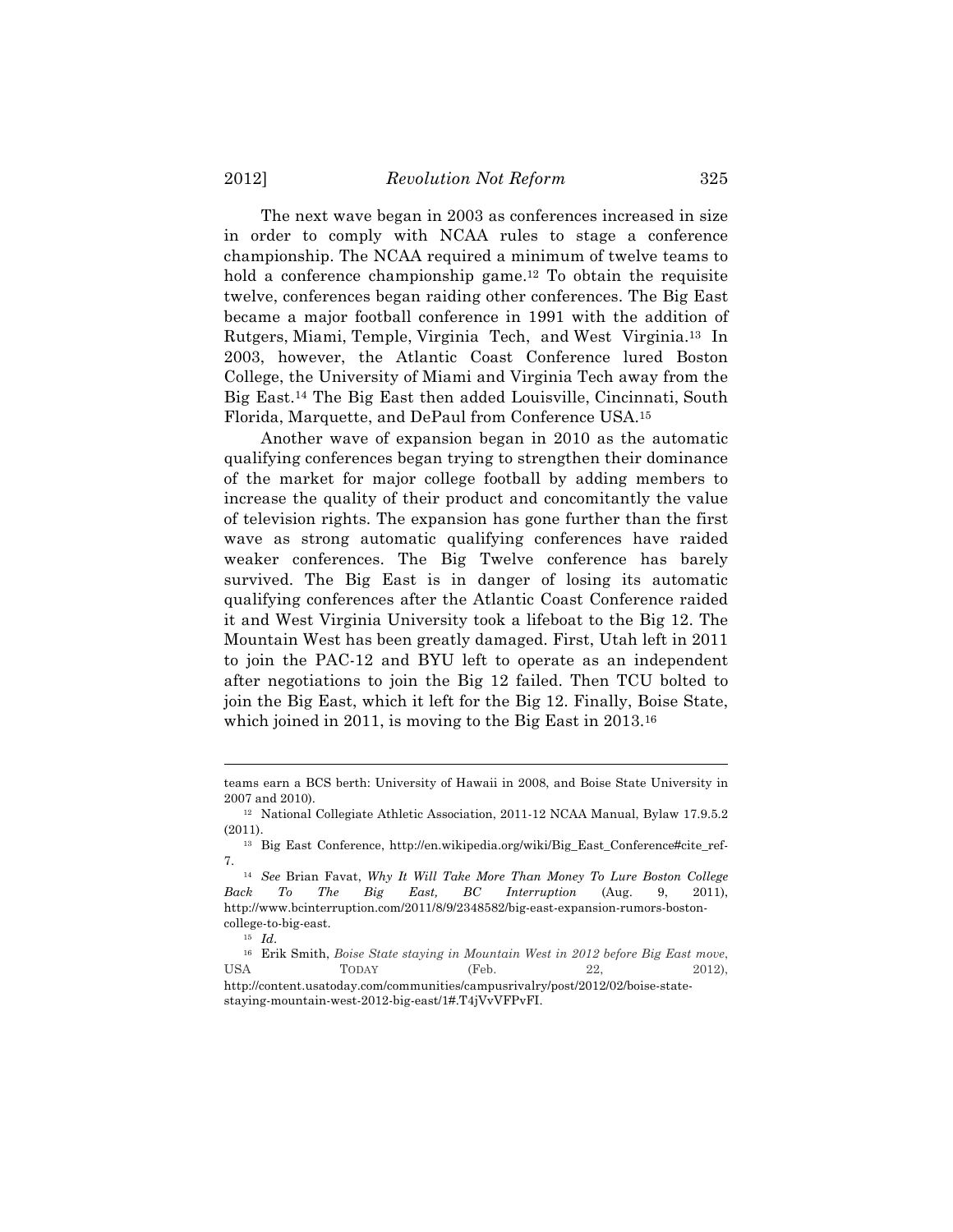Participation in the BCS by a Mountain West Conference institution has a significant economic impact on the fortunes of the University of New Mexico, where I am a faculty member, even though its participation in a BCS bowl in the near future is a theoretical proposition regardless of the legality of the BCS. When Texas Christian University (TCU) made it to the BCS in 2010, UNM's share of the payday put the athletic program in the black for the year.17 Similar economic fortunes occurred when Utah was selected for BCS bowls in 2005 and 2009. When TCU upset Boise State in the 2011-12 season, the latter lost its mandatory eligibility for a BCS slot and the loss of a significant financial windfall for the University of New Mexico.

Both waves frequently generated litigation as expanding conferences acquired members from other conferences. Both the exiting schools and the acquiring conferences have faced lawsuits by the jilted conferences and its remaining members.18 Notwithstanding the litigation, conference realignment has been entertaining but has not generated the level of controversy of the BCS.

Scholars and commentators have joined the fray examining the legality of the BCS under the antitrust laws.19 Congress has

<sup>17</sup> James Monteleone, UNM Athletics Finishes In Black, ALBUQUERQUE JOURNAL, Mon., Aug. 8, 2011, http://www.abqjournal.com/main/2011/08/08/news/unm-athleticsfinishes-in-black.html.

<sup>18</sup> Greg Katz, Note, *Conflicting Fiduciary Duties Within Collegiate Athletic Conferences: A Prescription for Leniency*, 47 B.C. L. REV. 345, 356-60 (2006) (exiting schools have had to defend claims of breach of covenant of good faith, breach of fiduciary duty, promissory and equitable estoppel and unjust enrichment; the acquiring conferences have faced claims for inducement to breach fiduciary duties, aiding and abetting, breach of the implied duty of good faith as well as unjust enrichment); *See also* Complaint, The Big East Conference v. West Virginia University, R.I.Sup. Ct., *available at* http://www.cbssports.com/images/collegefootball/bigeastcomplaint 11042011.pdf (Big East sues for injunctive relief for damages in what is essentially a breach of contract action.) *See also* Complaint for Declaratory Judgment, Breach of Contract and Permanent Injunctive Relief, Civ. Act. 11-C-695, West.Va. Cir. Ct, http://www.jdsupra.com/post/documentViewer.aspx?fid=84048b47-c82b-4392-b5ed-

b38d68c133eb. (West Virginia University filed an action seeking a declaratory judgment in West Virginia).

<sup>19</sup> Nathaniel Grow, *Antitrust and the Bowl Championship Series*, 2 HARV. J. SPORTS & ENT. L. 53 (2011); Jodi Warmbrod, Comment, *Antitrust in Amateur Athletics: Why Non-BCS Universities Should Punt Rather Than Go for an Antitrust Challenge to the Bowl Championship Series*, 57 OKLA. L. REV. 333 (2004); Carroll, *supra* note 4;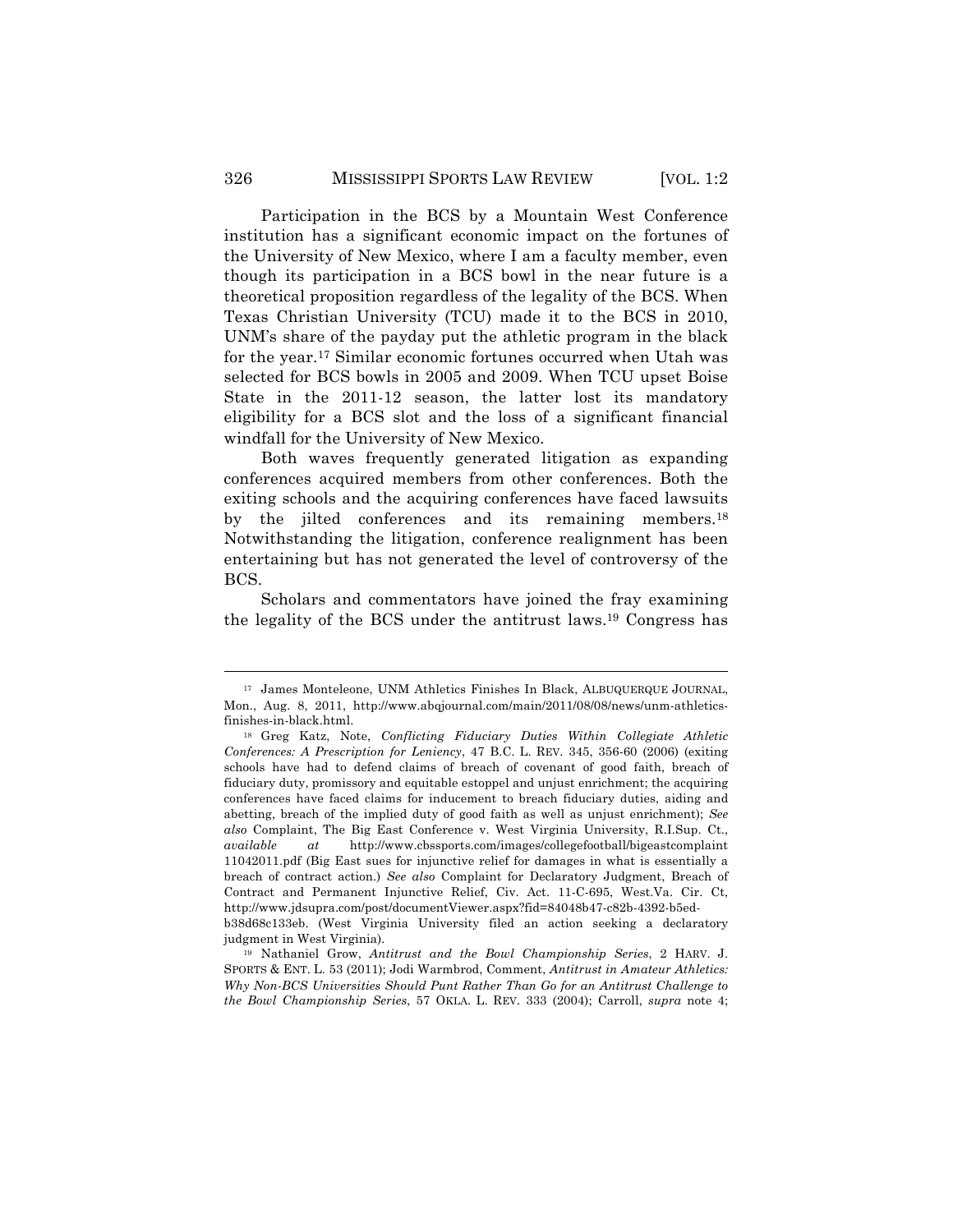held hearings and bills have been introduced into Congress.20 The obsession with the BCS has obscured focus on a broader set of legal and economic issues pertaining to the structure of the major college football industry. This article charts the transformation of major college football into an oligopoly in which the firms primarily consist of the eleven Football Bowl Subdivision conferences rather than its 120 member institutions. It will argue that the major college football industry is dominated by the six BCS automatic qualifying conferences. It will show that the transformation begins with the victory of major college football powers in *NCAA v. Board of Regents*.21 Unconstrained by the NCAA, the major college football programs continued their drive to attain dominance. Because unfettered competition among individual institutions meant lower television revenues, the major college programs sought to strengthen conferences as economic units. The automatic qualifying conferences have used their economic strength to negotiate television contracts, stage championship games, obtain bowl tie-in agreements, divide geographic markets and influence the shape of NCAA economic rules. They have sought to buttress their economic power through parallel actions to raid other conferences and expand. Moreover, that dominance is cemented through two sets of explicit agreements: the BCS and NCAA rules on amateurism, postseason eligibility and conference championship... This article thus will explore whether the automatic qualifying conferences, not the BCS, have liability as oligopolists under section 2.

This article acknowledges that the regulation of oligopolies has been problematic under the antitrust laws but explores whether the major college football oligopoly may present an appropriate case for regulation as a cartel under section 1 or perhaps as a shared monopoly under section 2. In exploring the application of the Sherman Act to the major football conference oligopoly, the article draws upon themes and analyses in

Hales, *supra* note 8; McClelland, *supra* note 5; Pruitt*, supra* note 1; Schmit, *supra* note 4, at 232.

<sup>20</sup> Leslie Bauknight Nixon, *Playoff or Bust: The Bowl Championship Series Debate Hits Congress (Again)*, 21 ST. THOMAS L. REV. 365 (2009); Schmit, *supra* note 4, at 221.

<sup>21</sup> National Collegiate Athletic Association v. Board of Regents of the University of Oklahoma and University of Georgia Athletic Association, 468 U.S. 85 (1984).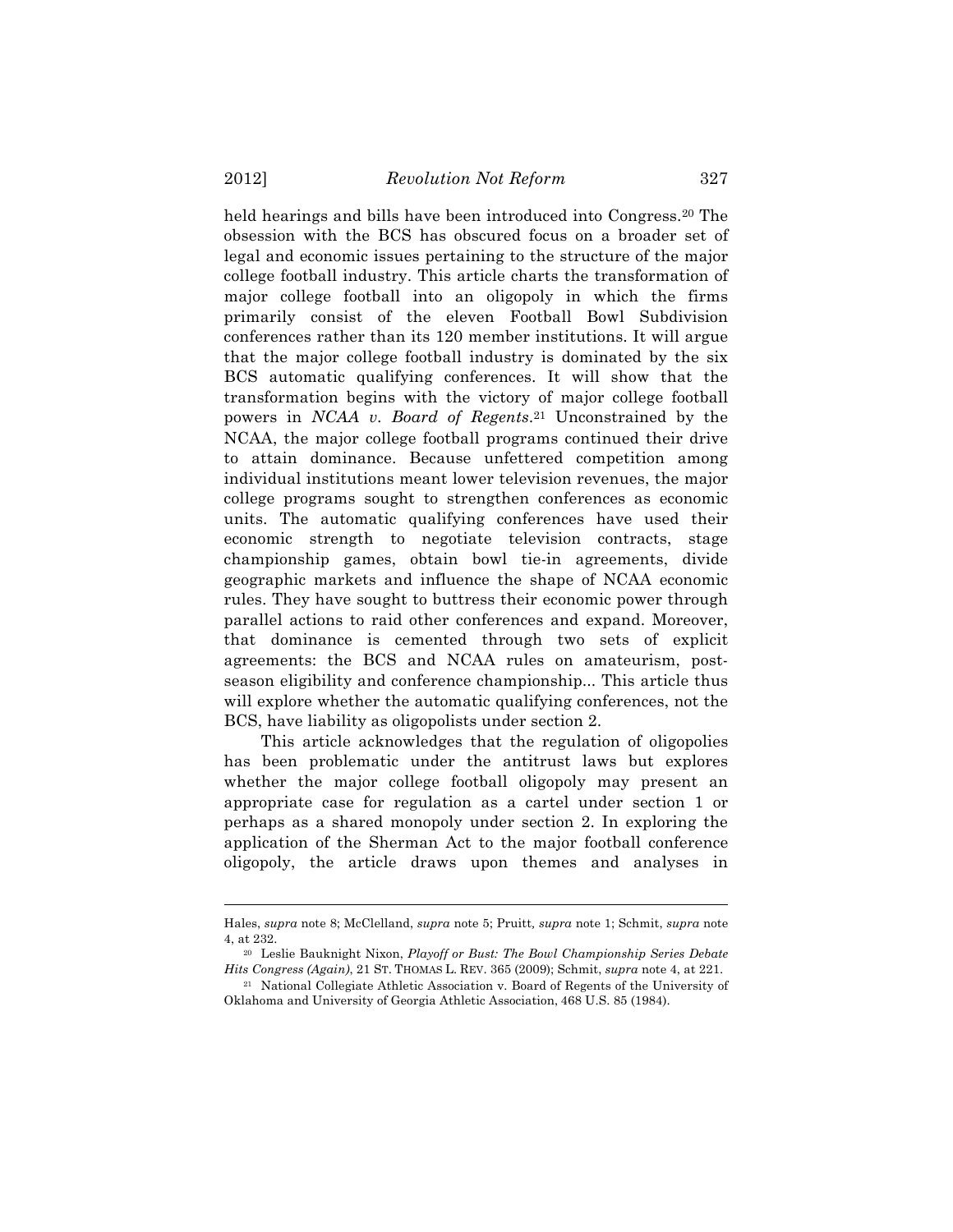European Community competition law. Unlike the traditional oligopoly, the industry conference members not only engage in parallel conduct but also are linked by explicit agreements such as the BCS and NCAA Bylaws on conference structure and amateurism rules.

Finally, assuming a strong case can be made for the application of the Sherman Act to the oligopoly, the article discusses whether traditional antitrust remedies are feasible. Accordingly, this article reluctantly considers the propriety of granting the NCAA a limited exemption from the antitrust laws to permit it to regulate the economic structure of intercollegiate athletics while concomitantly subjecting it to oversight by the Department of Education. This article thus calls for revolution not reform.

# II. THE FOCUS ON THE BCS AND CONVENTIONAL ANTITRUST ANALYSES

Many commentators have explored an antitrust challenge to the BCS under Sections 1 and 2 of the Sherman Act. Most attention in antitrust analyses has focused on Section 1 reflecting a view that a claim based on that section is the most likely source of a challenge.22 The general consensus has been that the BCS probably passes muster under a rule of reason analysis under section 123 and that a section 2 challenge faces substantial  $obstacles<sup>24</sup> The basic criticism is that the major conferences<sup>25</sup>$ have created a post-season bowl system that excludes universities in other mid-major conferences<sup>26</sup> from participating in the major bowls and from equitably sharing in the revenues.27 The

 $\overline{a}$ 

<sup>27</sup> *See* Brad Taconi, *Third and Extremely Long: Why the Elimination of the BCS Seems All But Impossible*, 4 J. BUS. ENTREPRENEURSHIP & L. 181, 205-06 (2010); Paul Rogers, *The Quest for Number 1 in College Football: The Revised Bowl Championship Series, Antitrust and the Winner Take-All Syndrome*, 18 MARQ. SPORTS L. REV. 285,

<sup>22</sup> McCann, *supra* note 3, at 540.

<sup>23</sup> *Id*., at 525.

<sup>24</sup> *Id.*, at 526.

<sup>25</sup> The term "major conferences" refers to the six automatic qualifying conferences in the BCS structure, but major conferences particularly when referring to the major college football industry or oligopoly refers to the eleven conference members of the NCAA's Football Bowl Subdivision.

<sup>26</sup> Those other conferences refers to the five non-automatic qualifying conferences in the BCS structure. They are sometimes referred to herein as the mid-majors.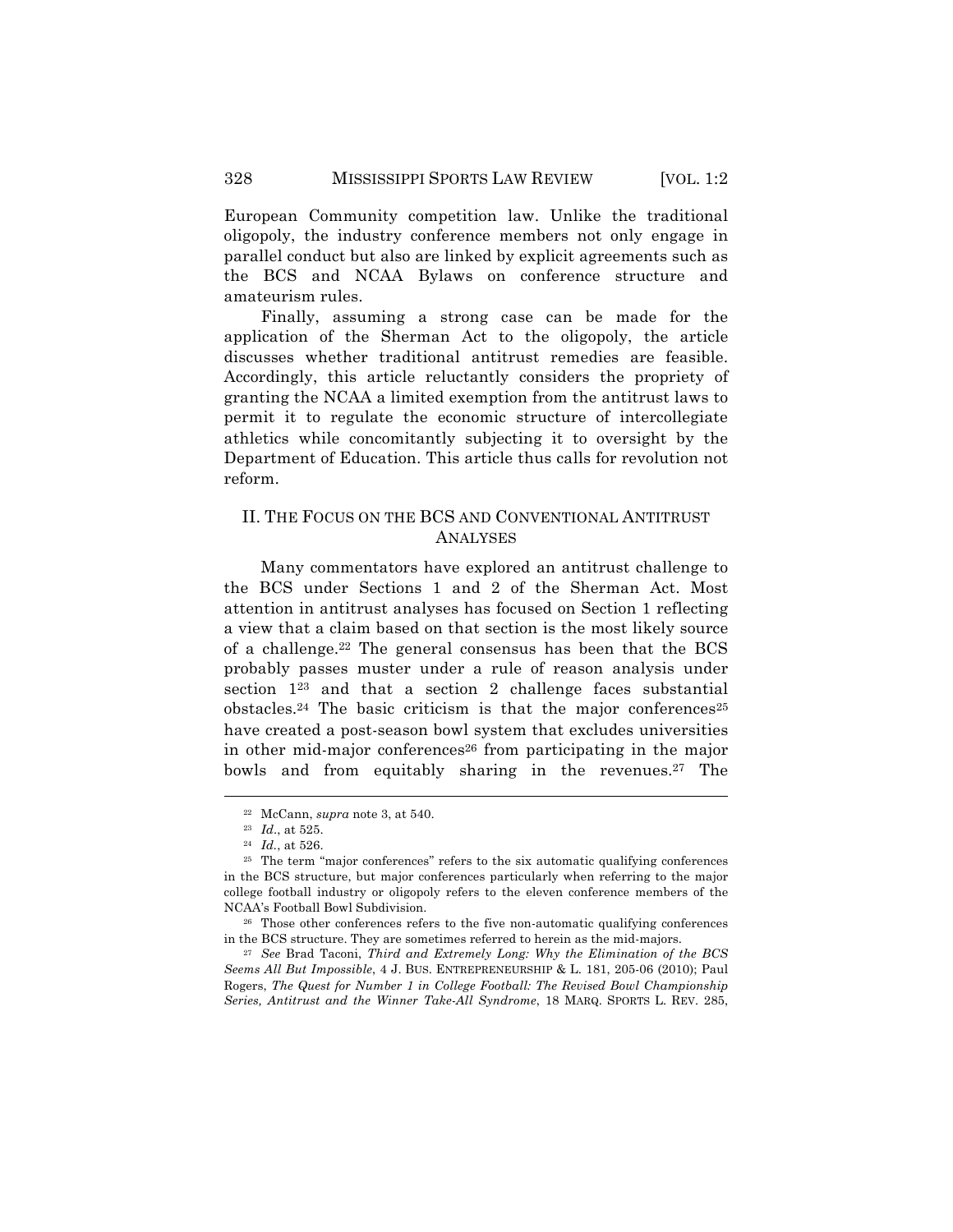arguments have been that the usurpation of the major bowls and their revenue streams by the automatic qualifying conferences and the lack of influence in the BCS structure by non-automatic qualifying conferences are anticompetitive.28 The mere existence of inequities, however, is not anticompetitive in the antitrust sense. Some commentators have argued that the BCS constitutes a group boycott or price-fixing resulting in harm to consumers by reducing the quantity and quality of competitive bowls.29

Commentators generally agree that the BCS would be evaluated under the Rule of Reason because cooperation among competing universities is necessary to offer any sort of national championship play-off system. The BCS, while imperfect, at a minimum guarantees the match-up of the two top-ranked teams, a product that did not exist before its creation and that requires cooperation among competitors to offer it. Universities from the non-automatic qualifying conferences and elected officials in their states have led the public outcry.30 They do not necessarily oppose a national championship but they oppose the BCS system, which greatly restricts the opportunity for the outsider universities to compete for the national championship and the big paydays. Consequently, the vulnerability of the BCS system to an antitrust challenge under section 1 probably depends upon whether there are less restrictive alternatives.31 The BCS system has been revised to add a fifth bowl and two additional bowl slot chances for non-automatic qualifying conferences due to this test.32 The BCS is considering additional changes as the criticism has continued unabated.33

<sup>288-90 (2008);</sup> David Scott Moreland, Note, *The Antitrust Implications of the Bowl Championship Series: Analysis Through Analogous Reasoning*, 21 GA. ST. U. L. REV. 721,741-42 (2005); McCann, *supra* note 3.

<sup>28</sup> McCann, *supra* note 3, at 527-28; McClelland, *supra* note 5, at 1271.

<sup>29</sup> K. Todd Wallace, *Elite Domination of College Football: An Analysis of the Antitrust Implications of the Bowl Alliance*, 6 SPORTS LAW. J. 57, 75-76 (1999); Grow*, supra* note 19.

<sup>30</sup> Pruitt, *supra* note 1, at 126-27; Taconi, *supra* note 27, at 203-06.

<sup>31</sup> Blevins, *supra* note 5, at 174-79; McClelland, *supra* note 5, at 1282-84.

<sup>32</sup> Grow, *supra* note 19, at 77-80 (commentator asserts that recent changes do not negate group boycott or price-fixing claims).

<sup>33</sup> Gene Wojciechowski, *Sources: BCS proposes radical changes*, http://espn.go.com/college-football/story/\_/id/7248953/bcs-proposes-only-handling-

national-championship-game-sources-say (Nov. 19, 2011); *BCS officials to discuss*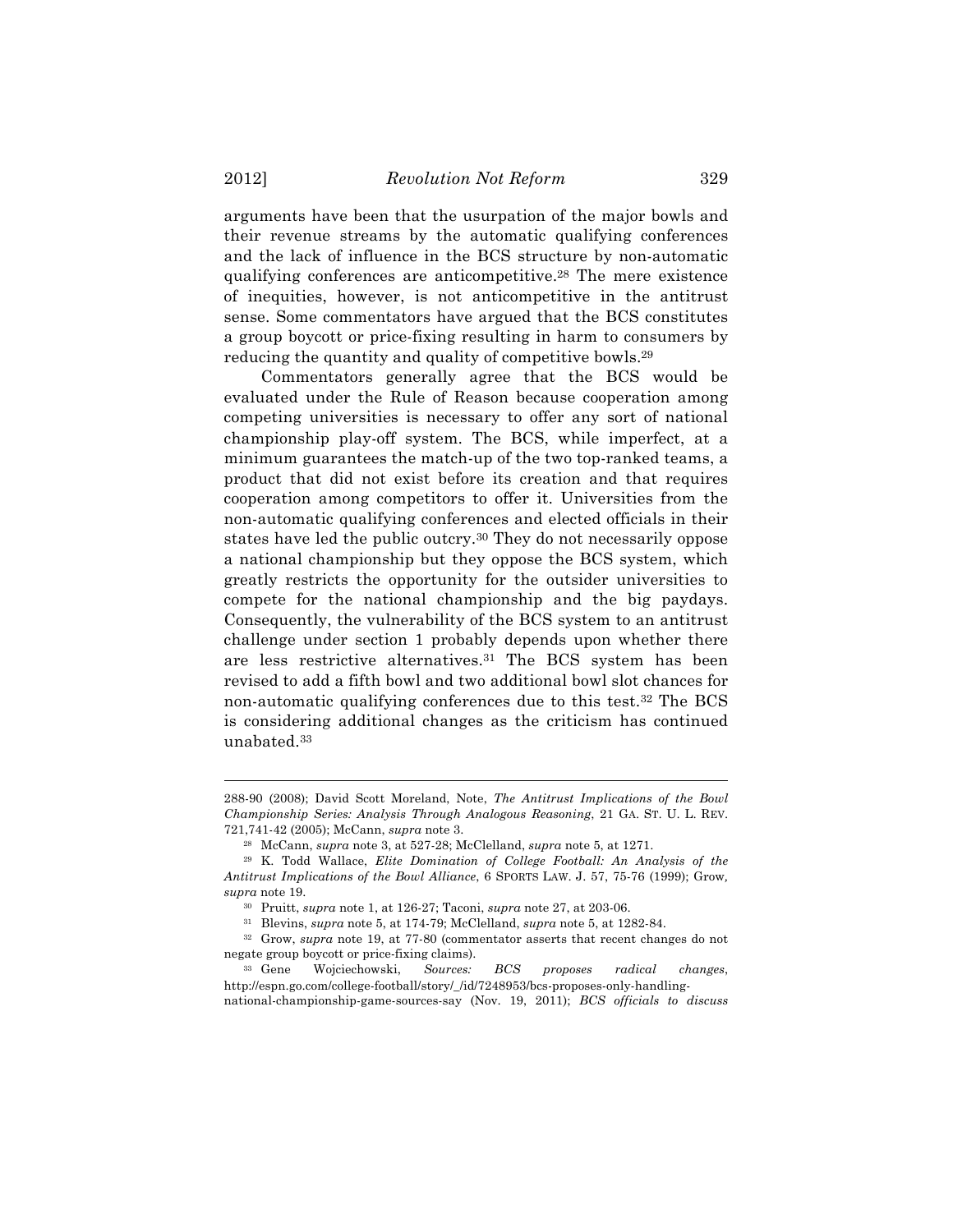At least one commentator has argued that section 1 is inapplicable because the BCS system constitutes a single entity for the purposes of Section 1 negating the duality requirement.34 He argues that separate universities join to produce the BCS, that such cooperation is necessary and that accordingly the BCS system should be per se legal under this section. The Supreme Court has repeatedly rejected the essence of his argument but the commentator relied upon the appellate court decision in *American Needle v. NFL*, a decision subsequently rejected by the Supreme Court.35 The single entity defense is worth noting because if the BCS were so recognized, it is still not out of the antitrust woods. Section 2, the antimonopoly provisions, looms large.

Less attention has been given to potential Section 2 claims in the commentary even though popular critiques have characterized the BCS system as a monopoly.36 Again, the perceived unfairness does not easily translate into antitrust claims. One section 2 argument is that the automatic qualifying conferences have conspired to give themselves the market power to reduce the output of post-season bowl games and dictate the price of broadcast rights and consumer ticket prices for those bowls.37 The assertion of market power means that you have to identify a relevant product and geographic market. Here the argument is that the automatic qualifying conferences have illegally obtained monopoly power in the market for a national major college football championship game or the major bowls.38

One reason commentators do not dwell on Section 2 are the perceived difficulties in making a case under the requirements of that section. Professor Michael McCann has provided a brief treatment of a section 2 claim.39 First, the section primarily applies to the conduct of a single firm and the BCS system

 $\overline{a}$ 

<sup>38</sup> McClelland, *supra*, note 5, at 188; Rogers, *supra* note 27, at 299.

*changes*, http://espn.go.com/college-football/story/\_/id/7442352/bowl-championshipseries-officials-discuss-possible-format-changes (Jan. 10, 2012). .

<sup>34</sup> Pruitt, *supra* note 1, at 146-51.

<sup>&</sup>lt;sup>35</sup> American Needle Inc. v. National Football League, 538 F.3d 736 (7<sup>th</sup> Cir. 2009), *reversed*, 130 S.Ct. 2201 (2010).

<sup>36</sup> S*upra* note 27.

<sup>37</sup> *See* Rogers*, supra* note 27, at 299-300; *see also* Blevins, *supra* note 5, at 169 (argument that BCS has monopoly on major college national championship game).

<sup>39</sup> McCann, *supra* note 3, at 540-41.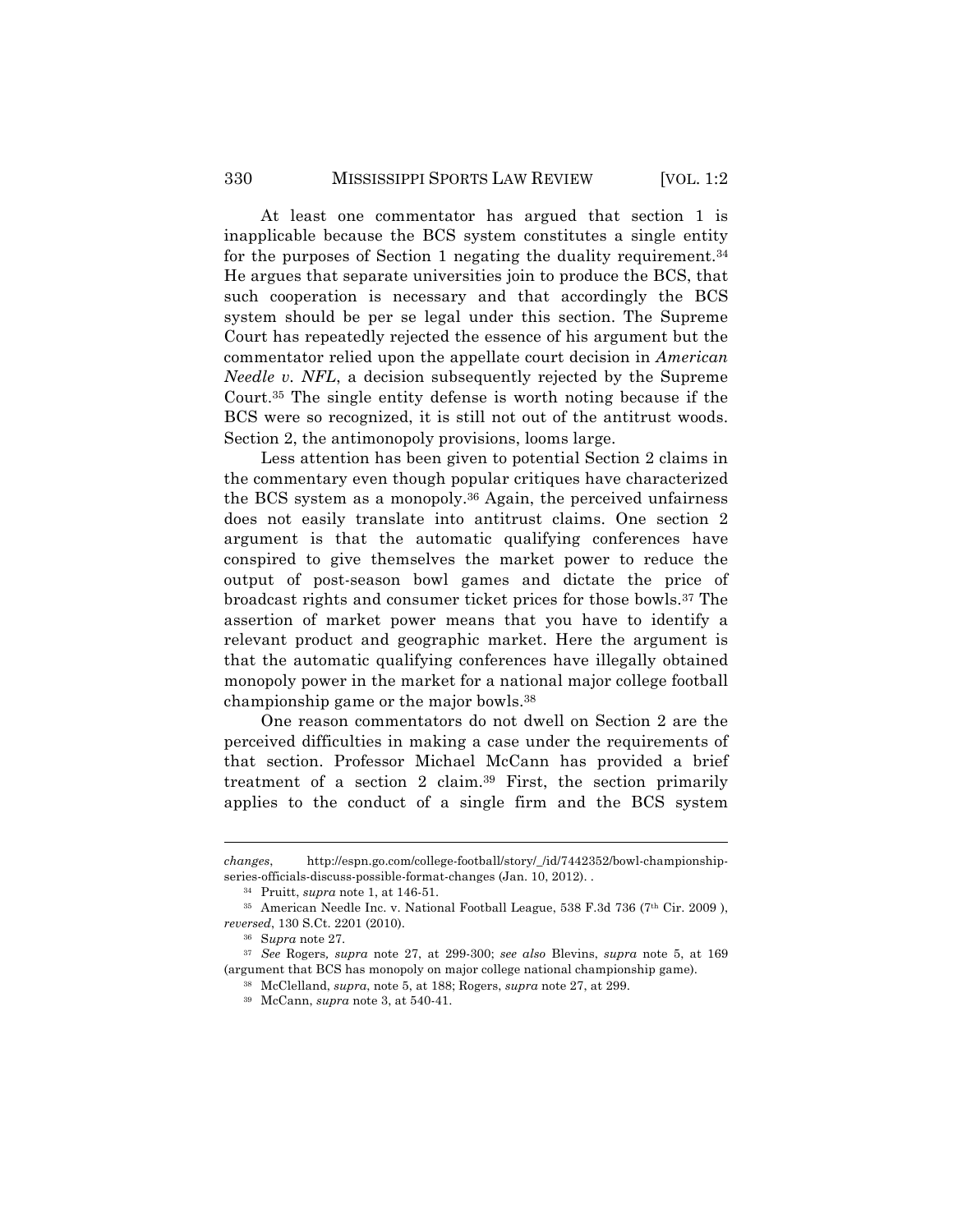involves conferences, bowl organizations, the NCAA and its member institutions.40 The heart of a section 1 claim is the existence of an agreement to restrain trade. Accordingly, most commentators have devoted some effort to describing the structure and agreements of the BCS. For example, Professor McCann drawing upon the self-description on the BCS website alludes to a "five-game showcase" to match the top two rated college football teams and four additionally highly competitive bowl games.41 He then refers to colleges and universities that are members of the Football Bowl Subdivision of the NCAA and also the six BCS-affiliated conferences and five non-BCS affiliated conferences.42

Secondly, a plaintiff must show that the defendant possesses monopoly power in a relevant market.43 A section 1 violation merely requires the possession of market power. The distinction may be of little conceptual significance in this instance whether the relevant market is the market for a national major college football championship game, or the BCS bowl games or the televising of BCS bowl games. <sup>44</sup> The BCS possesses market power in all three of those markets and moreover it has sufficient power to constitute monopoly power.45 Thirdly, even if a firm possesses monopoly power, it does not necessarily violate Section 2. It must have acquired the monopoly power in an illegal manner or used its monopoly power to maintain its monopoly.46 It is permissible if the monopoly was thrust upon it or resulted from superior skill or knowledge.47

Virtually all of the commentary views the BCS in isolation when evaluating the potential antitrust claims. By limiting the focus to the BCS, the commentators have spent little time examining the dominance of the automatic qualifying conferences over major college football. Early examination of cartel behavior in intercollegiate athletics was directed at the NCAA. In fact, many

<sup>40</sup> McClelland, *supra* note 5 at 195.

<sup>41</sup> McCann, *supra* note 3, at pp. 517-18.

<sup>42</sup> *Id*. at 518.

<sup>43</sup> McCann *supra* note 3, at 540.

<sup>44</sup> McCann*, supra* note 3, at 535, 540.

<sup>45</sup> *Id*., at 540-41.

<sup>46</sup> *Id*.

<sup>47</sup> *Id*.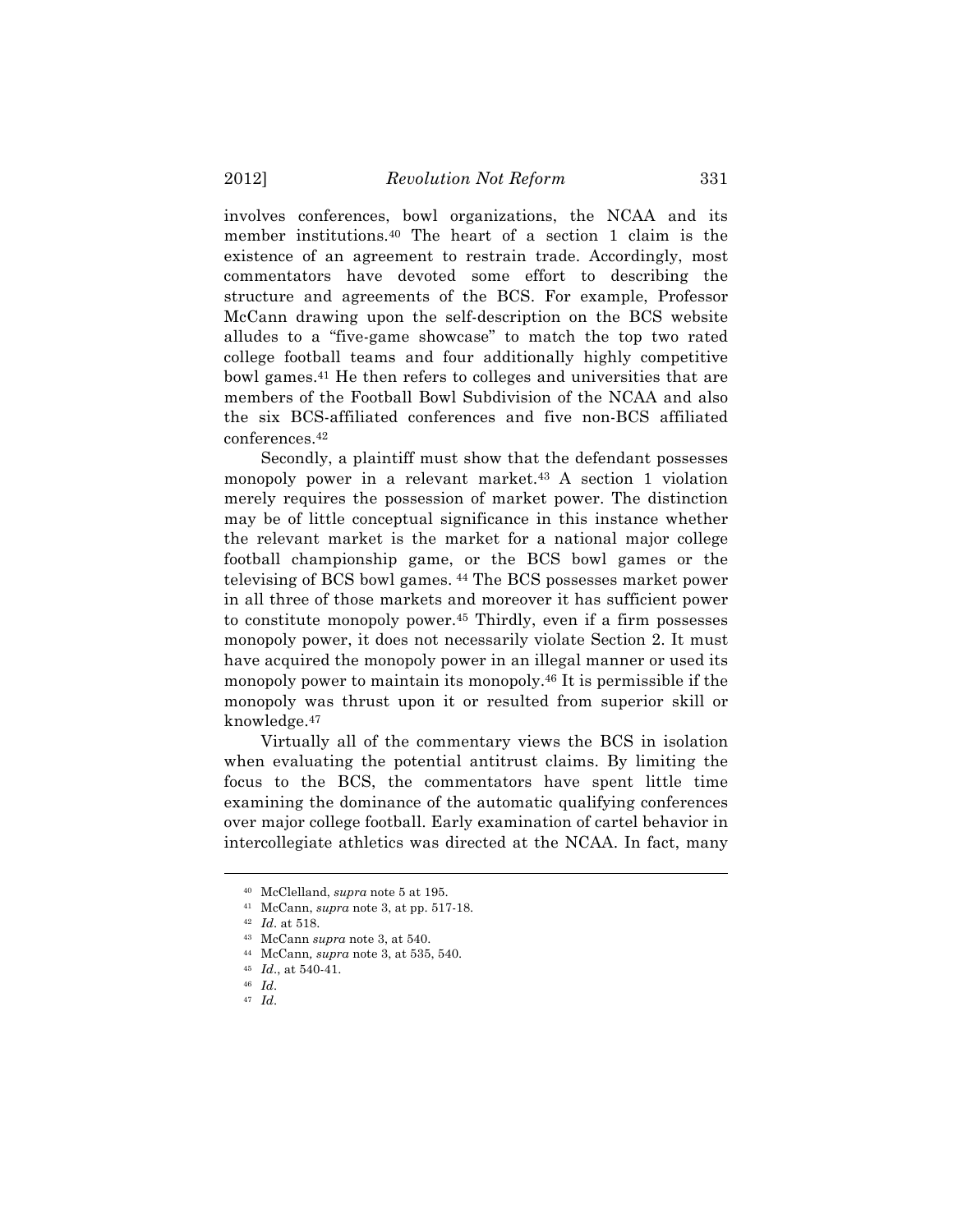of the articles examining the BCS refer to the role of the NCAA but do not target it as the culprit. Such analysis today would be misplaced. Major college intercollegiate athletics is driven by the economics of football48 and the NCAA has been unable to regulate the emergence of an oligopoly that controls or strongly influences it. In any case, the attention given to the BCS has obscured the development of an oligopoly dominated by its half-dozen automatic qualifying conferences. The scant attention to Section 2 or rather the emphasis on section 1 has meant very little analysis of the industry structure and its regulation under the antitrust laws or otherwise. There have been calls for legislative responses to address the perceived inequities of the BCS49 but not the larger problem of industry structure.

Neither modifications to the BCS format or the adoption of an NCAA championship playoff will alleviate the industry structure concerns. The problem is not that the BCS constitutes a cartel but that the NCAA Football Bowl Subdivision, formerly Division I, is an oligopoly dominated by a small number of elite university programs, but dominated by a small number of conferences.50

#### III. EMERGENCE OF THE MAJOR CONFERENCE OLIGOPOLY

The oligopoly story begins when five major conferences and several major independents formed the College Football Association in 1977.51 Prior to the Supreme Court decision in

<sup>48</sup> The Second Century Imperatives, Presidential Leadership-Institutional Accountability, A Report from the Presidential Task Force on the Future of Division I Intercollegiate Athletics 2-024 (2006), *available at* http://facsen.wsu.edu/items\_of\_interest/athletics/NCAA/NCAAPresidentialTaskForcefi nalreportOct06.pdf..

<sup>49</sup> Nixon, *supra* note 20; Schmit*, supra* note 4; for a contrary view, see Timothy Kober, *Too Many Men on the Field: Why Congress Should Punt on the Antitrust Debate Overshadowing Collegiate Football and the Bowl Championship Series*, 15 SETON HALL J. SPORTS & ENT. L. 57 (2005).

<sup>50</sup> The Football Bowl Subdivision consists of eleven conferences: Atlantic Coast Conference, Big East Conference, Big Ten Conference, Big Twelve Conference, Big Sky Conference, Conference USA, Missouri Valley Conference, Mountain West Conference, Pac-12 Conference, Southeastern Conference, and Western Athletic Conference. http://www.usatoday.com/sports/college/football/teamindex.htm.

<sup>51</sup> The College Football Association membership consisted of the Atlantic Coast, Big 8, Southeastern, Southwestern and Western Athletic Conferences and the independents, University of Notre Dame, Pennsylvania State University, University of Pittsburgh and the military academies. Board of Regents, University of Oklahoma v.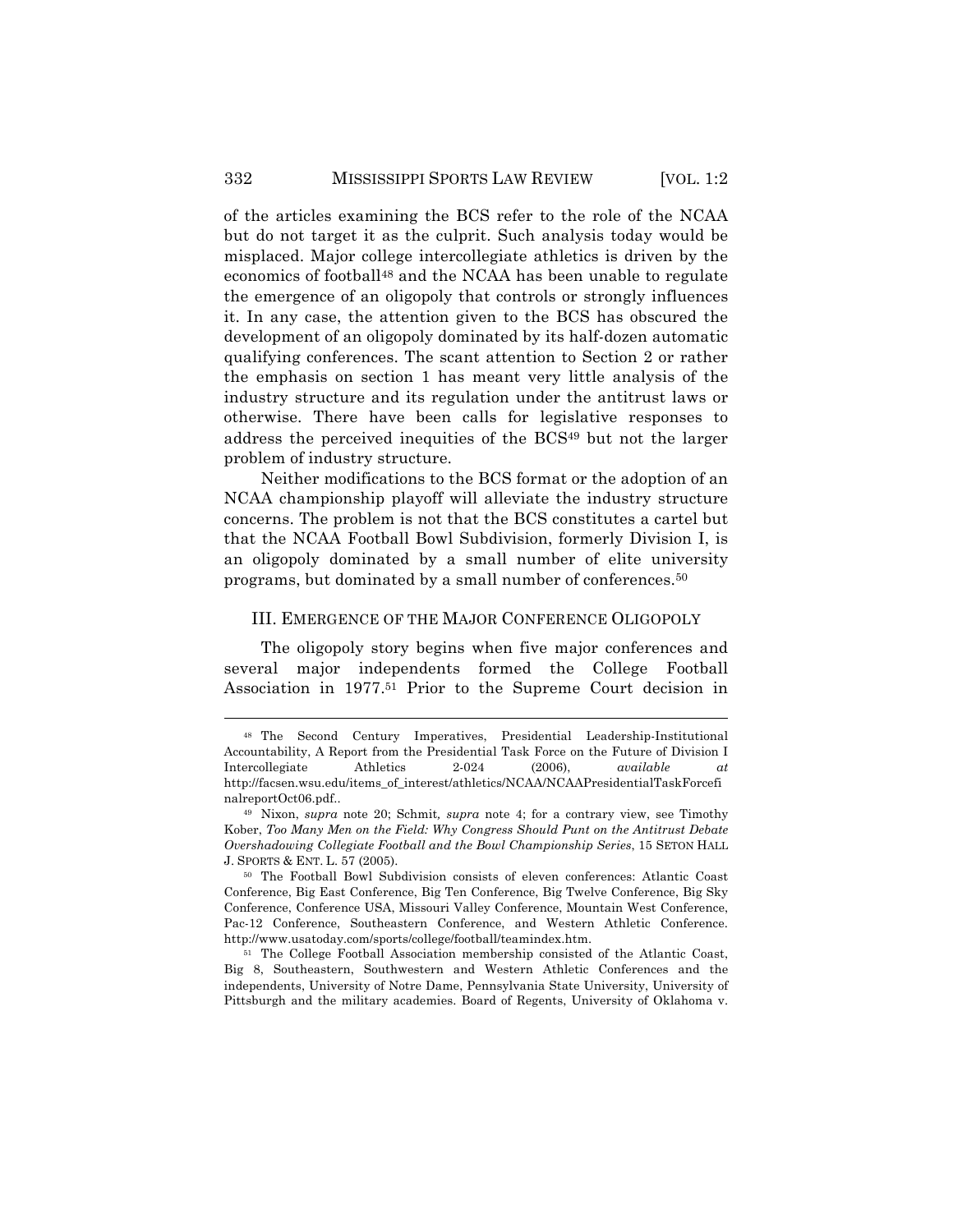*NCAA v. Board of Regents*, the NCAA controlled television rights to NCAA Division I football.52 Under its contracts with the American Broadcasting Company (ABC) and the Columbia Broadcasting Systems (CBS), member schools were limited in the number of television appearances over a two-year period and revenues were governed by a price scale.53 Thus, the NCAA television controls provided for revenue sharing of television revenues among NCAA members. The more popular major university programs capable of generating high revenues because of high demand but bearing high costs were in essence sharing revenue with less popular university programs with lower revenues, demand and costs. Desiring a better revenue sharing arrangement that permitted them to keep more of the revenue, the College Football Association members sought control over their television rights and attempted to negotiate their own contract with the National Broadcasting Company.54 When the NCAA threatened to expel them from membership, two universities that were members of the College Football Association challenged the NCAA contract on antitrust grounds. The Supreme Court ruled that the contract constituted an unreasonable restraint against trade.55

*NCAA v. Board of Regents* was a monumental ruling. The courts at each level of *NCAA v. Board of Regents* inartfully tried to articulate a distinction between the commercial activities of the NCAA and its educational and athletics governance activities.<sup>56</sup> The courts suggested, albeit for different reasons, that its educational functions did not shield the NCAA from antitrust

National Collegiate Athletic Association, 546 F.Supp. 1276, 1285 (W.D. Okla. 1982); 468 U.S. 89; Alfred Dennis Mathewson, *By Education or Commerce: The Legal Basis for the Federal Regulation of the Economic Structure of Intercollegiate Athletics*, 76 UMKC L.REV. 597, 617-18 (2008). The members of those conferences and the independents were upset with the NCAA revenue sharing structure.

<sup>52</sup> The NCAA had controlled football television rights since the 1950's but did not clearly assert its authority to do so until 1981 after the College Football Association questioned that authority. Board of Regents v. NCAA, 546 F. Supp. 1283-85.

<sup>53</sup> NCAA v. Board of Regents, at 468 U.S. 91-94.

<sup>54</sup> *Id*. at 94-95.

<sup>55</sup> Id. at 468 U.S.120.

<sup>56</sup> Timothy Davis, *Intercollegiate Athletics: Competing Models and Conflicting Realities*, 25 RUTGERS L.J. 269 (1994).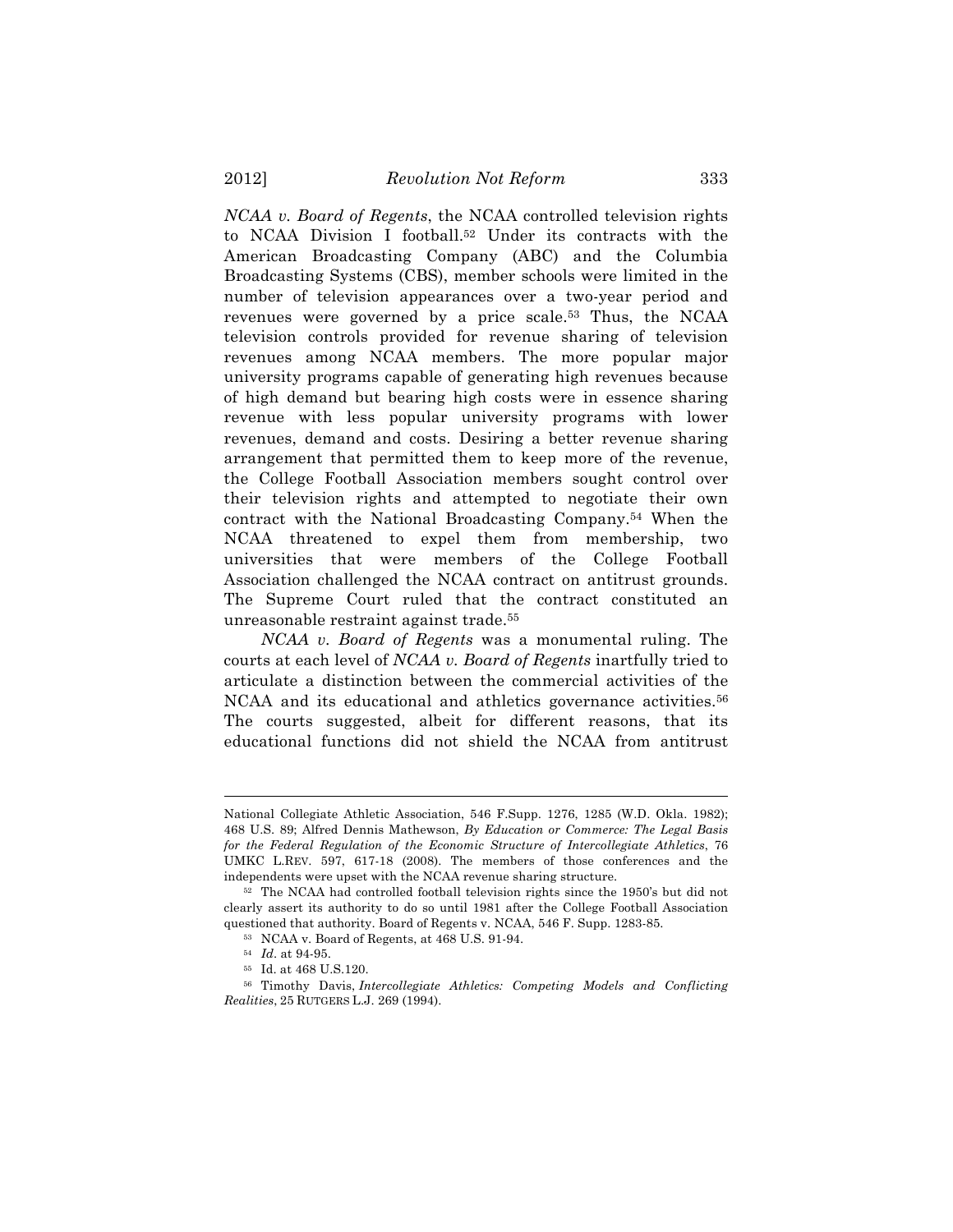scrutiny.57 The Supreme Court touched the issue in passing by dismissing an exemption due to the nonprofit status of the NCAA or the educational nexus.58 While the Court sanctioned its role in regulating amateur intercollegiate athletics, it also nixed the NCAA's control of television rights and also effectively precluded the NCAA from regulating the economic structure of intercollegiate athletics.59 The members of the College Football Association were given the green light to promote their economic self-interest, as the NCAA could not regulate their economic activity without violating the antitrust laws.60 'The Court expressed its approval in of the NCAA's governance in *NCAA v. Tarkanian*, a case with claims of procedural overreaching and unfairness by the NCAA.61

A glut of college football programming resulted after *NCAA v. Board of Regents* as individual universities were free to compete against each other in selling television rights.62 Universities thus recognized that some restraints on the competition were desirable if prices were to stabilize. The solution was conference contracts. Conferences presented a significantly smaller number of firms selling television rights than the then nearly 200 universities operating Division I football programs. The question was whether conference contracts would violate the antitrust laws in the same manner as the NCAA contract. The courts ruled differently. In *Regents of the University of California v. American Broadcasting Co.*, the PAC-10 TV contract was the subject of an antitrust

<sup>57</sup> Board of Regents v. NCAA, 707 F.2d. 1147, 1153-55 (10th Cir. 1983); Board of Regents v. NCAA, 546 F.Supp. 1288-89.

<sup>58</sup> NCAA v. Board of Regents, 468 U.S. 100-02.

<sup>59</sup> The result was seconded in Law v. NCAA, 134 F.3d 1010 (10th Cir. 1998); *cert. denied,* NCAA v. Law, 525U.S. 822 (1998).

<sup>60</sup> Although the Supreme Court construed the antitrust laws to preclude regulation of the commercial activities of member institutions, it has allowed the NCAA to regulate the economic relationship between universities and student athletes. NCAA v. Board of Regents, at 468 U.S. 102. The Department of Justice has not taken that the position with respect to the economic relationship between universities and faculty members, *see infra* note 164, or universities and non-student athletes, *see infra* note 164.

<sup>61</sup> NCAA v. Tarkanian, 488 U.S. 179 (1988).

<sup>62</sup> D. Kent Meyers and Ira Horowitz, *Private Enforcement of the Antitrust Laws Works Occasionally: Board of Regents of the University of Oklahoma v. NCAA, A Case In Point*, 48 OKLA. L. REV. 669, 699-708 (1995).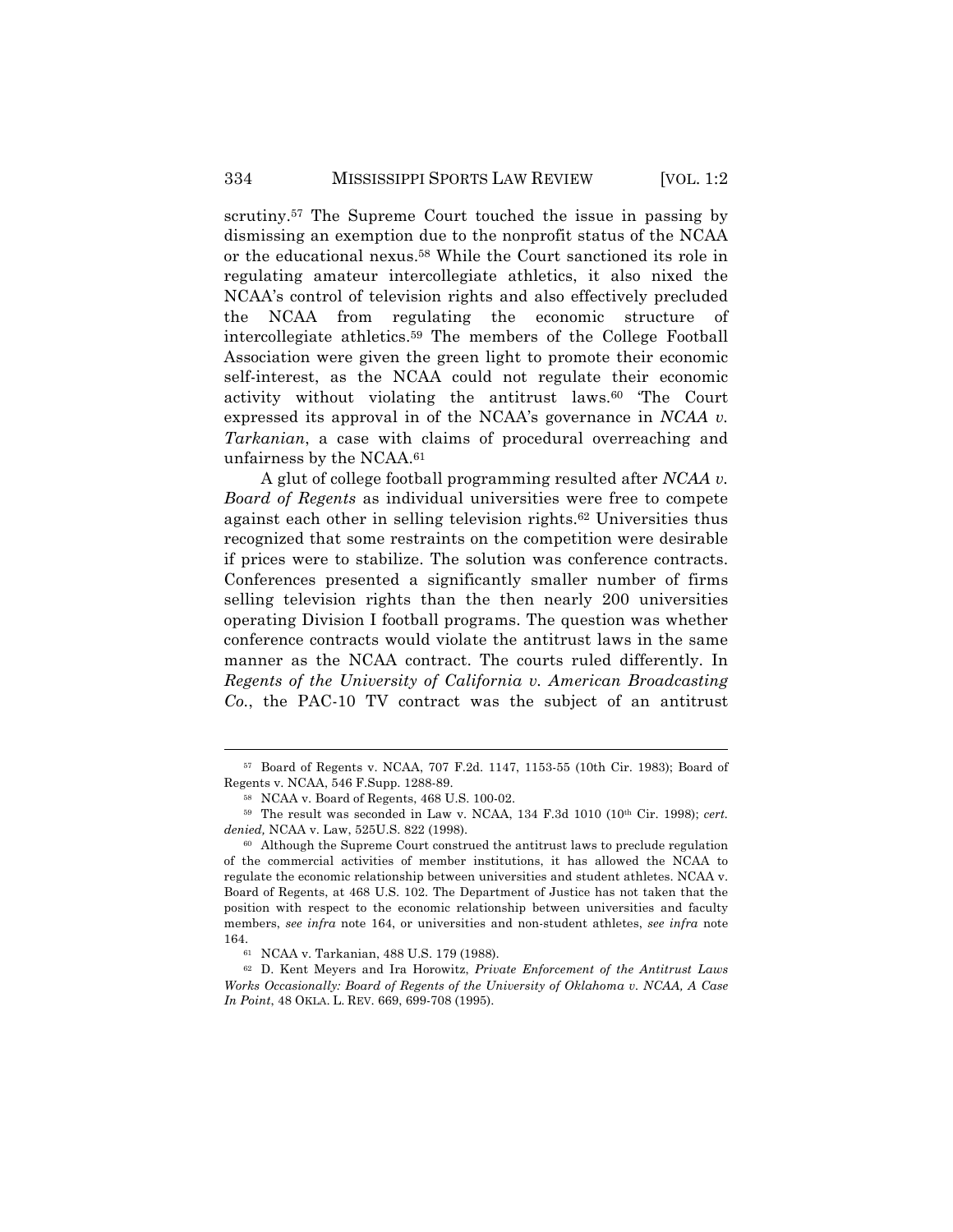challenge based on Board of Regents. <sup>63</sup> The conferences presented smaller economic joint arrangements competing against each other rather than the monopolistic NCAA control.64 When the court upheld the PAC-10 contract, it paved the way for conferences to engage in competition for TV contracts. As competitors, the conferences naturally had the objective of strengthening their position in the market place.<sup>65</sup>

The demise of the Southwestern Conference led to a further development. The Southeastern Conference and the Big Eight were the first conferences to benefit upon the collapse of the Southwest Conference after the NCAA imposed the death penalty on Southern Methodist University and other scandals occurred in the conference.66 The SEC added Arkansas in 1991 along with South Carolina. With twelve members, it successfully requested permission from the NCAA to stage a championship game.67 A championship game meant additional television revenue for a conference. As other conferences were interested in following the SEC, the NCAA subsequently amended its bylaws to permit a conference to hold a championship game provided that it had at least 12 members.68 The Big 8 rose to twelve members when it added Texas, Texas Tech, Baylor and Texas A&M to become the Big 12. Like the SEC, it divided into two divisions, staged a championship under the NCAA bylaw, and increased the value of its television rights in the process. The WAC tried to follow suit by adding eight teams in 1996 but it did not achieve the desired success and eight teams seceded and formed the Mountain West Conference in 1999.69

<sup>63</sup> 747 F.2d 511 (1984); Ass'n Independ. Telev. Stations, Inc. v. College Football Ass'n, 637 F. Supp 1289 (W.D. Okla. 1986). *See also* Stephen Ross, An Antitrust Analysis of Sports League Contracts with Cable Networks, 39 Emory L.J. 463, 475-82 (1990) (package sales of broadcast rights should be evaluated under the rule of reason).

<sup>64</sup> Meyers and Horowitz, s*upra* note 62, at 698-99.

<sup>65</sup> Christian Dennie, *Changing the Game: The Litigation That May Be the Catalyst for Change in Intercollegiate Athletics*, 62 SYRACUSE L. REV. 15, 17 (2012). (example of SEC television contract with ESPN).

<sup>66</sup> Weston, *supra* note 8, at n.83.

<sup>67</sup> *About the Mountain West*, http://www.themwc.com/about/mwc-about.html.

<sup>68</sup> NCAA MANUAL, *supra* note 12.

<sup>69</sup> *See* text *supra* at 10 and accompanying notes.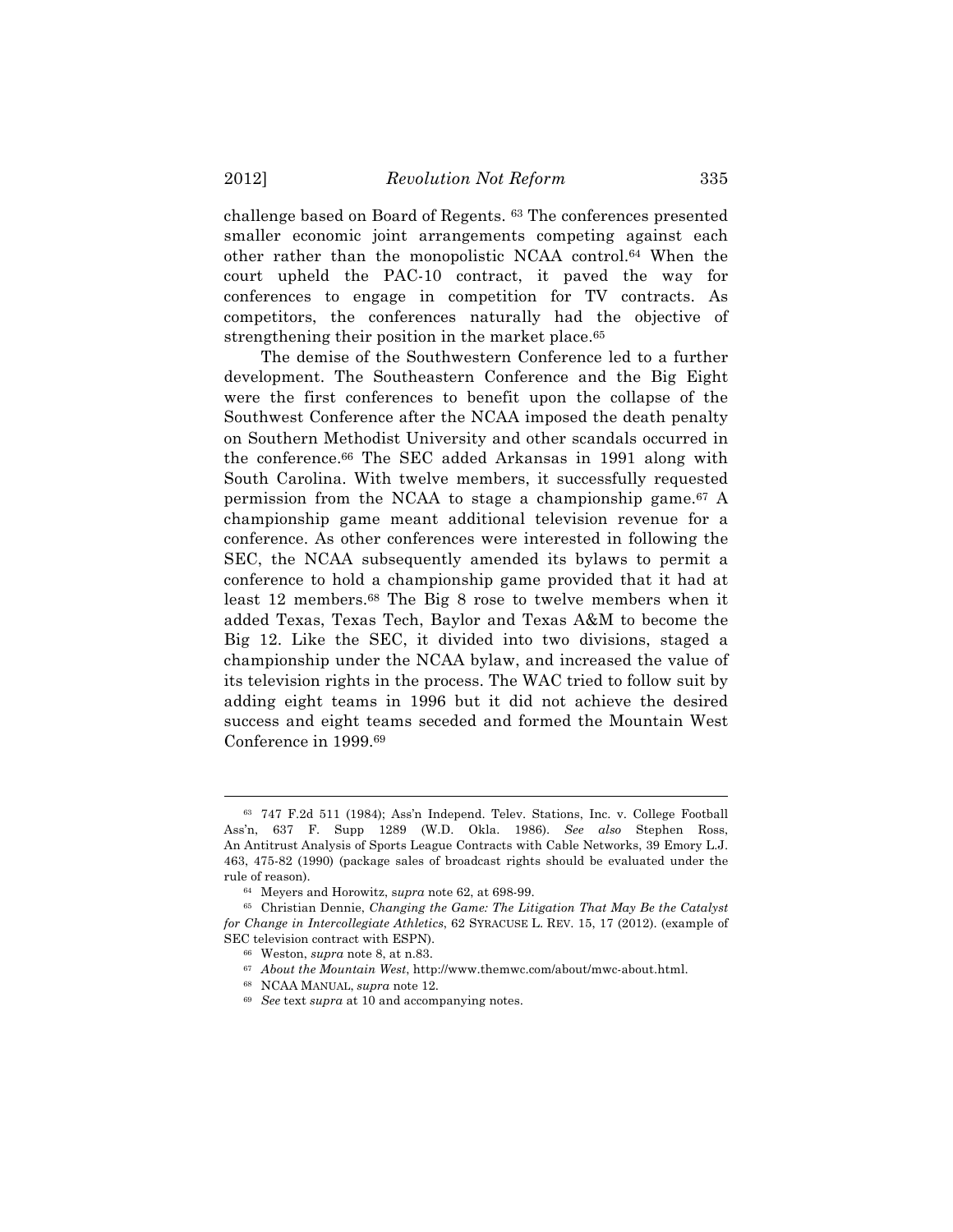Other conferences were interested in adding the championship game. The Atlantic Coast Conference was one such conference but it needed twelve members. By 2003, it decided to act. With only eight members and no conference collapse on the horizon, it needed to raid an existing conference and it targeted the Big East. However, it was initially only able to get to 11 schools during the first wave of conference realignment because of litigation over the addition of Boston College.70 The litigation was resolved and it staged its first championship game in 2005.71 The Big East began as a basketball conference but strengthened its claim as football conference with strong programs at BC, Miami, Pittsburgh, Syracuse and VT. Its configuration has always made it vulnerable to raiding. Conference USA emerged as a mid-major. The first wave of expansion was complete.72 The Big Ten added Penn State in its march toward 12 schools.73

In the second wave of conference realignment beginning in 2010, the Big Ten and Pac-10 sought to increase its competitiveness. In 2010, the Big Ten raided the Big 12 by luring Nebraska to give it 12 schools—it had added Penn State in 1990. It held its inaugural championship game in 2011. The PAC-10 raided the Big 12 and the Mountain West to add Colorado and Utah giving it the magic 12 and a conference championship game. In 2011, the ACC followed less than a year later by announcing that Pittsburgh and Syracuse would leave the Big East, apparently in a march toward sixteen members. The SEC countered with the additions of Missouri and Texas A&M from the Big 12. <sup>74</sup> There were rumors that Oklahoma, Oklahoma State, Texas and Texas Tech would abandon the Big 12 and move to the Pac-12 creating a 16 team conference. However, the Pac-12 presidents announced that they had no interest in expanding at

<sup>70</sup> Katz, *supra* note 18, at 352.

<sup>71</sup> *Id*., at 358.

<sup>72</sup> Schmit, supra note 4 ; Beth Rosenberg, Division I-A conference realignment has had emotional, structural impact (Dec. 8, 2003), http://fs.ncaa.org/Docs/NCAANewsArchive/2003/Division+I/domino+effect+-+12-8- 03.html.

<sup>73</sup> Meyers and Horowitz, *supra* note 62, at 704.

<sup>74</sup> Texas A&M's move to the Southeastern Conference was placed on hold. Texas A&M had to make the move.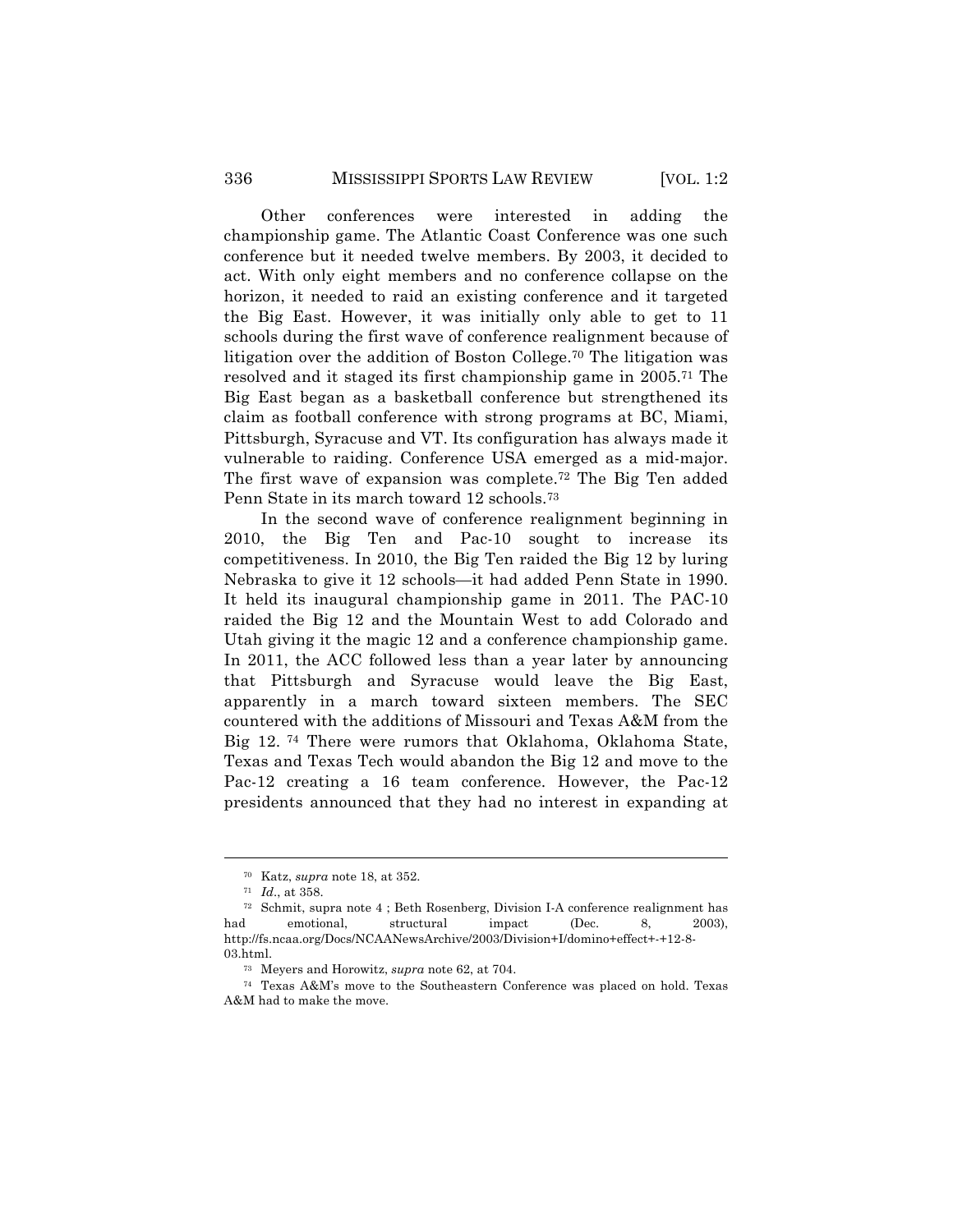this time.75 TCU, whom previously had agreed to join the Big East, decided to join the Big 12 or what was left of it. Amid the uncertainty, West Virginia defected from the Big East to join the Big 12.76 The Big East, reeling from the loss of Pittsburgh and Syracuse, responded by raiding the Mountain West and Conference USA.77

All of the BCS automatic qualifying conferences, except the Big East have the required twelve members and hold championship games. As the BCS automatic qualifying conferences have matched each other with the recent expansion moves, they have had to raid other conferences. It is raiding because the added schools have primarily been members of existing conferences with contractual obligations. Most conferences now have some form of exit fee if a member breaches its contractual obligations by leaving to join another conference. While there may be negotiations and litigation over the amount of the fee, the exiting school generally anticipates that the gains from the new conference will cover the fee. Nevertheless, an expanding conference necessarily must induce a new member to breach its contractual obligations or be willing to accept a new member that will breach its obligations.<sup>78</sup>

Notwithstanding the exit fees, the non-automatic qualifying conferences will necessarily suffer losses and must take some action in order to survive. They may be expected to raid the Football Championship Subdivision conferences or merge. The Mountain West has been hit by the expansion of two conferences, the PAC-12 and the Big East. Conference USA has been raided

<sup>75</sup> Chris Dufresne, Pac-12 says no to further expansion: Texas and Oklahoma won't bolt Big 12 for superconference—for now, CHICAGO TRIBUNE, Sept. 20, 2011, http://articles.chicagotribune.com/2011-09-20/sports/chi-pac12-officials-say-they-wontexpand-20110920\_1\_pac-12-commissioner-larry-scott-super-conference.

<sup>76</sup> However, the move did not come without litigation from the Big East Conference. The Big East Conference v. West Virginia University, Complaint, PB-11- 6391 (R.I. Super. Ct. 2011).

<sup>77</sup> The Big East added Boise State University and San Diego State University from the Mountain West and University of Houston and Southern Methodist University from Conference USA. It has also added the U.S. Naval Academy, the University of Memphis and Temple University. Mark Peloquin, Conference Realignment, COLLEGE SPORTS INFO.COM. http://collegesportsinfo.com/conference-realignment-grid/#BigEast.

<sup>78</sup> Conference realignment is not new. Universities have changed conferences with some frequency. Katz, *supra* note 18, at 349-50.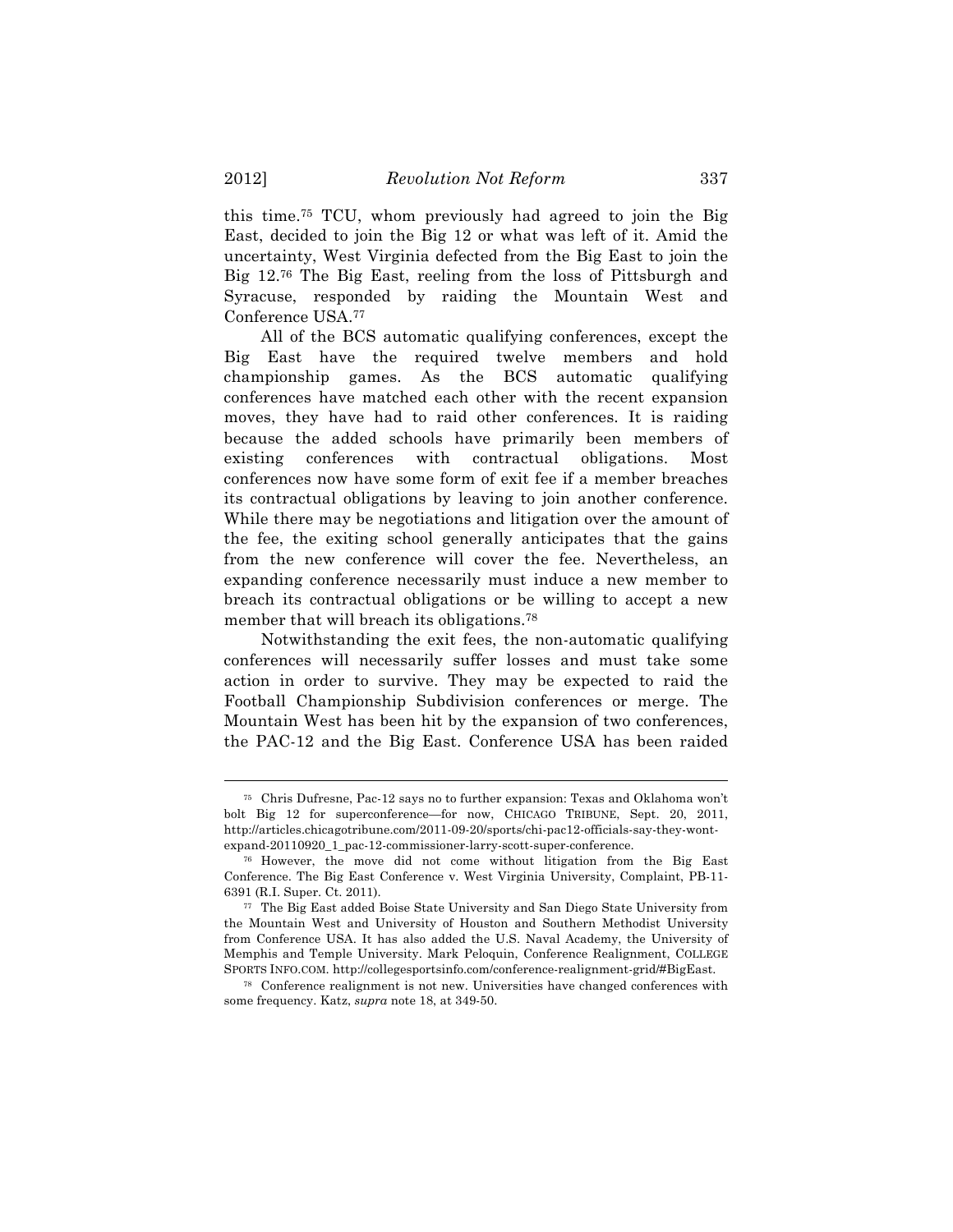twice by the Big East, the latter which has been raided twice by the Atlantic Coast Conference and faces the specter of additional losses as the ACC contemplates a sixteen member conference. The magic number for the Big East, however, is eight, the minimum needed to maintain its BCS-automatic qualifying status.

Conference realignment is but one aspect of the development of conference economic power after *NCAA v. Board of Regents*. In 1984, there were four major post-season bowls held on New Year's Day: Cotton, Orange, Rose and Sugar.79 Historically, the Rose Bowl had a tie-in agreement to match the champion of the Big Ten against the PAC-10 champion.80 The pollsters selected a national champion after the New Year's Day Bowls. The arrangement generated frequent controversy and ongoing calls for a playoff in major college football. The Sugar Bowl had a similar tie-in agreement with the SEC. Less than a decade after NCAA v. Board of Regents, a movement began to use the bowls to produce a national championship game. The first effort was the Bowl Coalition in 1991.81 It was followed by the Bowl Alliance in 1995. However, both efforts failed because of the unwillingness of the Big Ten and PAC-10 to give up the Rose Bowl tie-in. By the late 1990s, those two conferences agreed to join the BCS. What the collective membership of the College Football Association failed to achieve in 1984 had now come to fruition. The major conferences, the automatic qualifying conferences, have achieved market dominance in the major college football industry.

#### IV. TACKLING THE BCS OLIGOPOLY PROBLEM

Major college football has all the ingredients of an oligopolistic industry. An oligopoly is highly concentrated with a small number of sellers controlling most of the sales in a homogenous product in the market. <sup>82</sup> Oligopoly theory predicts that competing firms are interdependent because each firm

<sup>79</sup> Schmit, *supra* note 4, at 222-228.

<sup>80</sup> McClelland, *supra* note 5, at 176.

<sup>81</sup> Jasen R. Corns, Comment, *Pigskin Paydirt: The Thriving of College Football's Bowl Championship Series in the Face of Antitrust Law*, 39 TULSA L. REV. 167 (2003).

<sup>82</sup> Thomas Piraino, *Regulating Oligopoly Conduct Under the Antitrust Laws*, 89 MINN. L. REV. 9 (2004) citing ROGER D. BLAIR & DAVID L. KASERMAN, ANTITRUST ECONOMICS 192 (1985).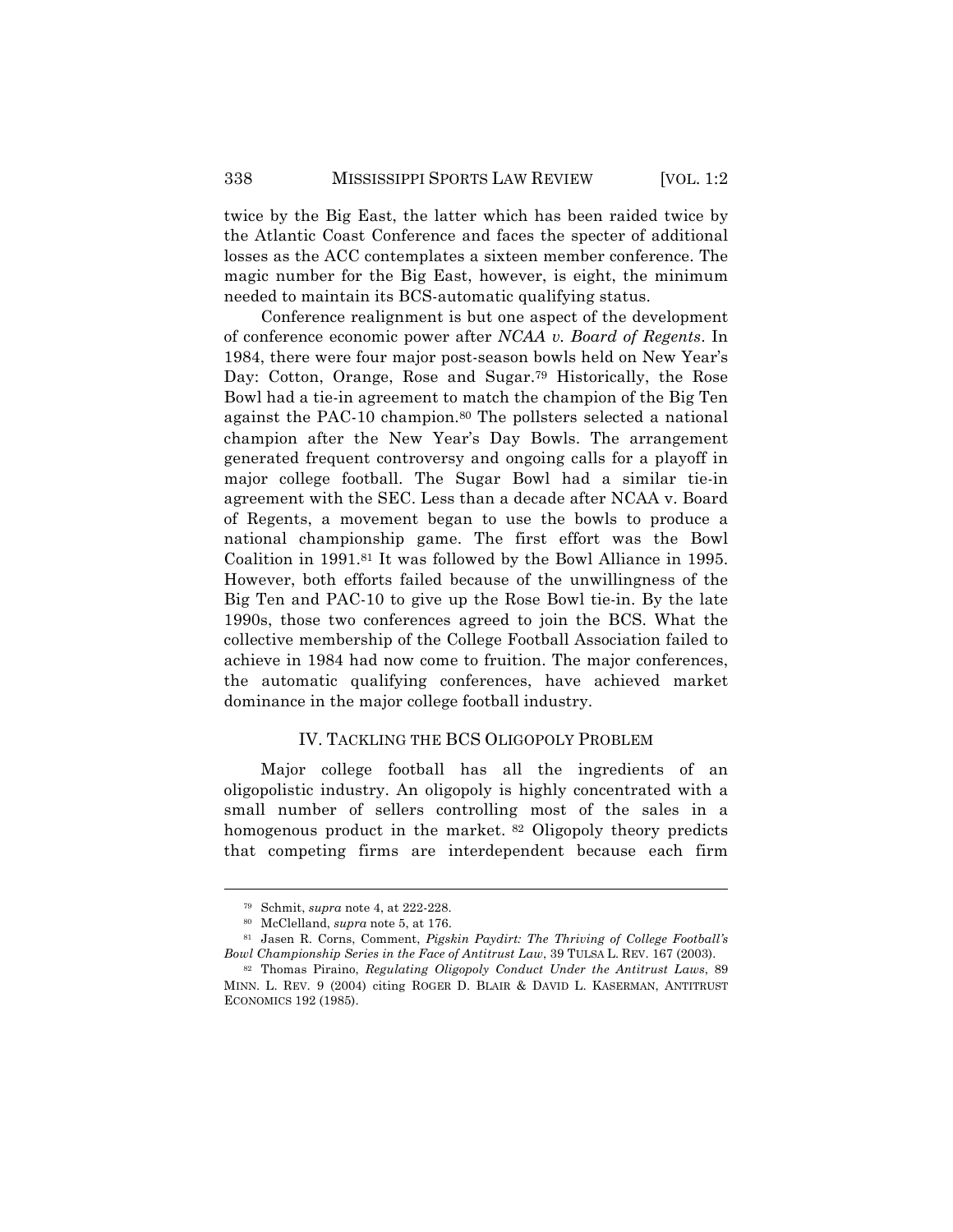recognizes that it is able to affect the profits of its competitors and so thus must contemplate the reaction of competitors to measures taken by them.83 As a result, firms may engage in parallel conduct in the natural course of the industry. Accordingly, industry structure allows competing firms to coordinate their behavior without express agreements among them.<sup>84</sup> Major college football has a small number of firms. It currently consists of the 11 conferences comprising NCAA's Football Bowl Subdivision.85 If the merger of Conference USA and the Mountain West is consummated,86 that number will be reduced to ten. The conferences produce a regular season of college football and postseason bowl games that are televised regionally and nationally among NCAA Division 1 caliber programs. The industry is dominated by six major firms, the BCS-automatic qualifying conferences. The structure of the market enables the conferences to extract higher bowl payouts than would be generated in a competitive market.

All eleven conferences have engaged in ongoing parallel conduct. First, the conferences have bowl tie-in agreements, a practice that predates the BCS, with at least one bowl.87 There are thirty non-BCS bowls.88 The automatic qualifying conferences have arrangements with the stronger bowls. The non-automatic qualifying conferences have adopted the practice, even with recently established bowls. Second, the major conferences have expanded to add schools and the other conferences have responded. Third, each FBS conference has a television contract although individual schools may have local radio and television contracts.89 Some schools have their own cable networks.90 The

<sup>83</sup> Donald F. Turner, *The Definition of Agreement under the Sherman Act: Conscious Parallelism and Refusals to Deal*, 75 HARV. L. REV. 655, 659-66 (1962).

<sup>84</sup> Piraino, supra note 82, at 9.

<sup>85</sup> Taconi, *supra* note 27, at 185.

<sup>86</sup> *See infra* note 94.

<sup>87</sup> Brett P. Fenasci, *An Antitrust Analysis of College Football's Bowl Championship Series*, 50 LOY. L. REV. 967, 973-74 (2004); Grow, *supra* note 15, at 61-62; Hales, *supra* note 10, at 101; Automatic bids to college bowl games, http://en.wikipedia.org/wiki/Automatic\_bids\_to\_college\_bowl\_games (list of bowls and tie-ins).

<sup>88</sup> Automatic bids to college bowl games, http://en.wikipedia.org/wiki/Automatic\_bids\_to\_college\_bowl\_games .

<sup>89</sup> McCormick, *supra* note 7, at 511-13.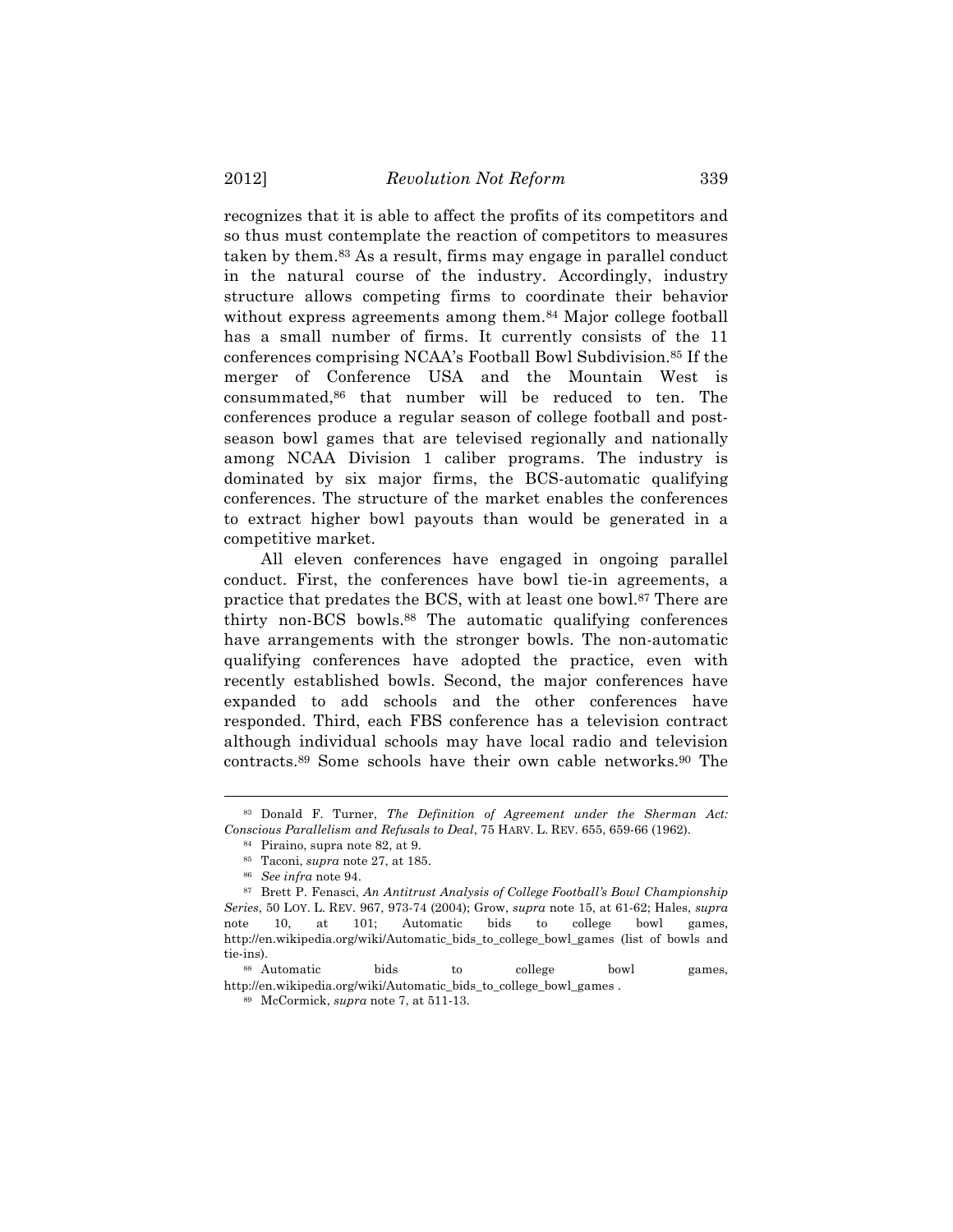automatic qualifying conferences have satellite radio channels as well. Fourth, each conference has some form of revenue sharing arrangement.91 As noted above, conferences are adding championship games provided they can expand to the minimum twelve. The SEC and ACC are eyeing expansion to sixteen.92 Others may follow even though the PAC-12 has declined for now.93 Conference USA and the Mountain West, in an effort to survive, had agreed to merge to create a conference of at least sixteen teams, but the merger is now doubtful.94 Finally, expansion means raiding existing conferences; that is an expanding conference must lure or accept a school that is contractually a member of an existing conference. The automatic qualifying conferences have led these moves. .

Regulating the major football conference oligopoly, however, under the antitrust laws does not appear promising. Any plaintiff faces the "oligopoly problem."95 One commentator asserts the problem consists of two components: the oligopoly gap96 and the

<sup>91</sup> Carroll, *supra* note 4, at n.61.

92 Syracuse, Pitt to the ACC: Will conference's expansion continue to 16 teams?, Associated Press,

http://blog.syracuse.com/sports/2011/09/syracuse\_pitt\_to\_the\_acc\_will.html **.**

<sup>93</sup> *Supra* note 80.

<sup>90</sup> Gary Dinges, Longhorn Network to Launch Aug. 26; First Slate of Shows Announced, **AMERICAN-STATESMAN,** June 15, 2011, http://www.statesman.com/sports/longhorns/longhorn-network-to-launch-aug-26-firstslate-1542246.html ; Ty Duffy, Longhorn Network Contract Between Texas and ESPN Revealed, Big 12 Future Not Bright, Aug. 8, 2011, http://thebiglead.com/index.php/2011/08/08/longhorn-network-contract-between-texasand-espn-revealed-big-12-future-not-bright/; Val Sikahema, Jealousy Abounds over BYU, Texas network deals, Deseret News, Aug. 5, 2011, http://www.deseretnews.com/article/705388736/Jealousy-abounds-over-BYU-Texasnetwork-deals.html .

<sup>94</sup> Matt Peloquin, CUSA and Mountain West to Form New Conference, COLLEGE SPORTS INFO.COM. (Feb. 8, 2012), http://collegesportsinfo.com/2012/02/08/cusamountain-west-merger-progresses/ ; Matt Peloquin, CUSA/Mountain West Merger on Hold, COLLEGE SPORTS INFO.COM., (Mar. 26, 2012), http://collegesportsinfo.com/2012/03/26/no-all-sports-merger-for-cusamountain/ .

<sup>95</sup> Richard A. Posner, *Oligopoly and the Antitrust Laws: A Suggested Approach*, 21 STAN. L. REV. 1562 (1969); Piraino, *supra* note 82.

<sup>96</sup> Barry E. Hawk, *Oligopolies and Collective Dominance: A Solution in Search of a Problem*, Treviso Conference on Antitrust Between EC Law and National Law at p. 62- 63, Eighth Edition, Fordham Law Legal Studies Research Paper No. 1301693 (2008), http://papers.ssrn.com/sol3/papers.cfm?abstract\_id=1301693 .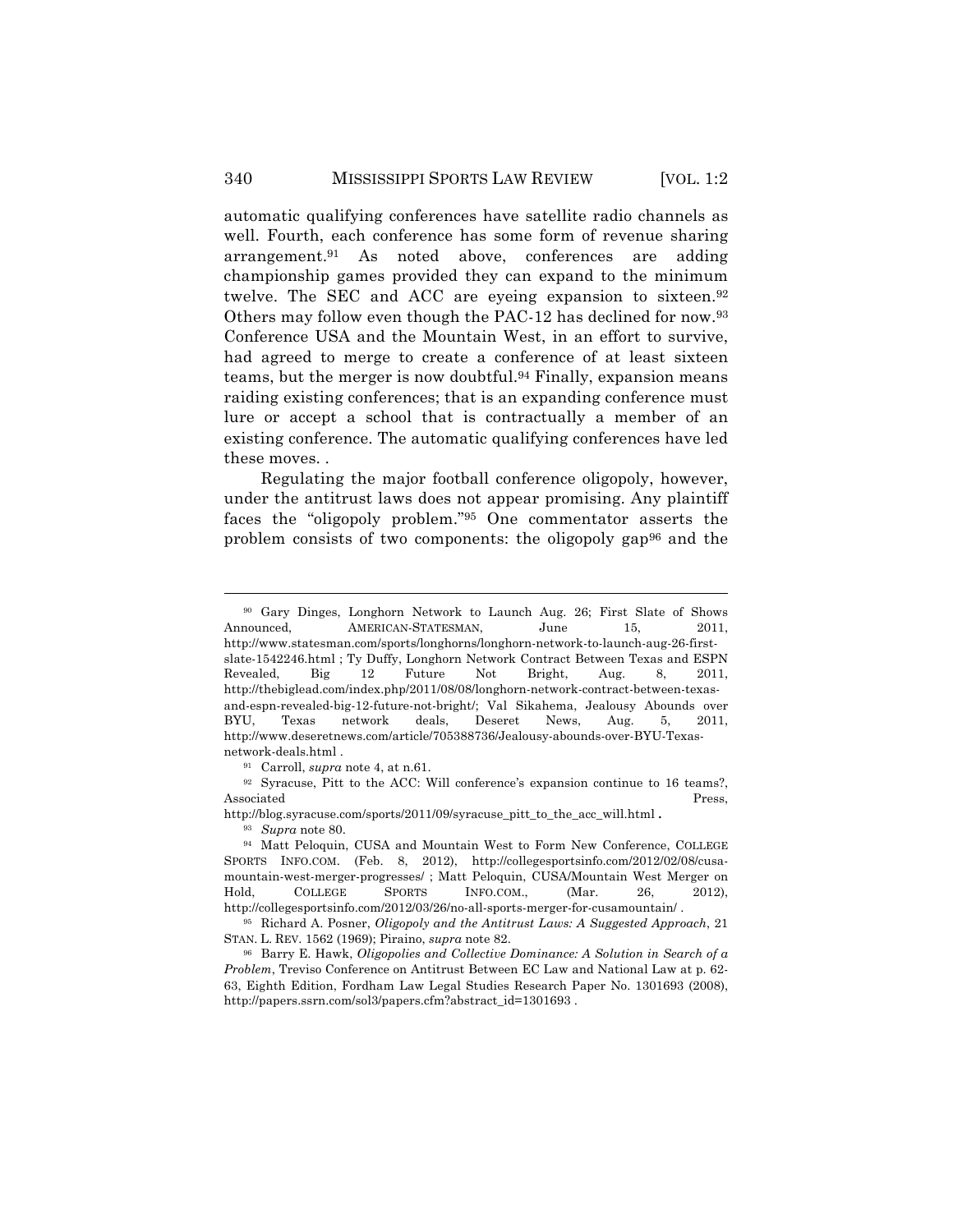unproved cartel gap.97 First, the language of the Sherman Act does not neatly fit oligopolies. Section 1 requires an agreement and firms in oligopolies by their nature act in parallel without necessarily entering into an agreement. Section 2 on the other hand attacks the monopolization of a market by a single firm and an oligopoly involves dominance by a group of firms. Second, proving the existence of an agreement to act as a cartel is difficult given that the firms may reach tacit agreements that are masked by their tendency to take parallel action without having to reach an agreement. The conscious parallelism doctrine has been used to describe this phenomenon.98 It is well settled that parallel conduct by firms in an oligopoly does not establish an agreement under Section 1.99 The courts have adopted the "plus factors" test requiring a plaintiff to establish additional circumstances or facilitating devices from which an agreement may be inferred.100 Those factors usually must show conduct by firms that are inconsistent with their independent economic self-interest.101

#### *a. Case for Cartel*

Lawyers have primarily sought to apply section 1 to oligopolistic conduct because it regulates monopolistic in an oligopolistic industry where no single firm will have attained monopoly status to trigger section 2. It is that group of dominant firms in the industry that engage in conduct that attains, maintains or tends toward monopoly. The issue is the existence of the agreement.102

The conscious parallelism doctrine and its plus factors complement need only be resorted to in the absence of an explicit conspiracy. An explicit agreement to cartelize an industry clearly violates section 1. Cartels are groups of competing firms that join

<sup>97</sup> *Id*.

<sup>98</sup> Reza Dibadj, *Conscious Parallelism Revisited*, 47 SAN DIEGO L. REV. 589 (2010).

<sup>99</sup> Piraino, *supra* note 82, at n. 72.

<sup>100</sup> Louis Kaplow, *On the Meaning of Horizontal Agreements in Competition Law*, 99 CAL. L. REV. 683, 749-52(2011).

<sup>101</sup> *Id*. at 750.

<sup>102</sup> Interstate Circuit v. U.S., 306 U.S. 208, 59 S.Ct. 467, 83 L.Ed. 610 (1939); Theatre Enterprises v. Paramount Film Distributing Corp., 346 U.S. 537, 74 S.Ct. 257, 98 L.Ed. 273 (1954).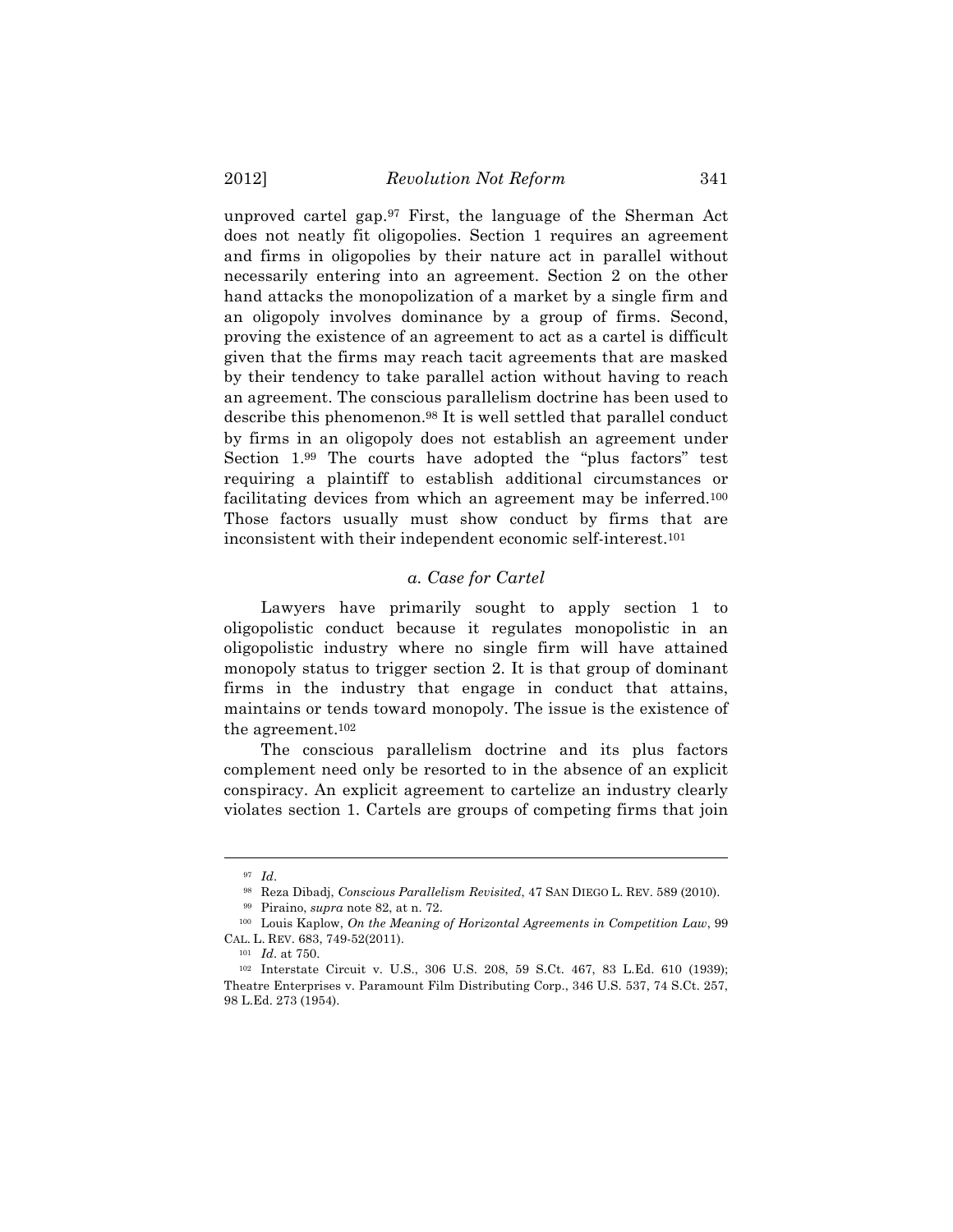to monopolize a market.103 Long before the BCS, critics characterized the NCAA as a cartel.104 The case for cartel is even stronger in the case for today's major college football industry. Focus on the BCS arrangement does not capture and is insufficient to address the full extent of that cartel. The argument is that BCS automatic qualifying conferences have formed a cartel to dominate the market for major college football including television and post-season bowls.

The case for this cartel begins with explicit agreements. Collaboration among rival universities and conferences is needed in order to produce regular season, post-season bowl competition or a national championship system. As a result, the major college conferences, including the BCS-automatic qualifying conferences are or have been parties to at least three sets of agreements. First, the conferences in the major college football industry are members of the NCAA and its Football Bowl Subdivision. They must cooperate on game rules, eligibility, amateurism, officiating, and scheduling. Second, sixty-four university program members, a number too large to render it an effective cartel, entered into the College Football Association agreements with the specific purpose of obtaining more influence in the promulgation of NCAA rules affecting major college programs. Third, the FBS conferences are parties to the BCS agreements.105 The BCS-automatic qualifying conferences are the successors to the College Football Association. However, the cooperation among the major conferences goes well beyond that needed to produce major college football or a playoff system.

The NCAA has adopted several bylaw provisions that favor the BCS-automatic qualifying conferences. As noted above, the NCAA authorizes conferences to stage a conference championship

<sup>103</sup> *See* infra note 109.

<sup>104</sup> James v. Koch, *The Economic Realities of Amateur Sports Organizations*, 61 IND. L.J. 9 (1986) (commentator argues that intercollegiate athletics is an industry whose firms are colleges and universities). However, Cartels are more likely to effective with relatively few numbers because members have incentives to cheat. A large numbers makes cheating more difficult to prevent or contain.

<sup>105</sup> Originally, only the BCS-automatic qualifying conferences were parties. The agreements were amended in 2004 to include the remaining FBS conferences. See, Pruitt*, supra* note 1, at 142.(author describes four sets of agreements establishing BCS).,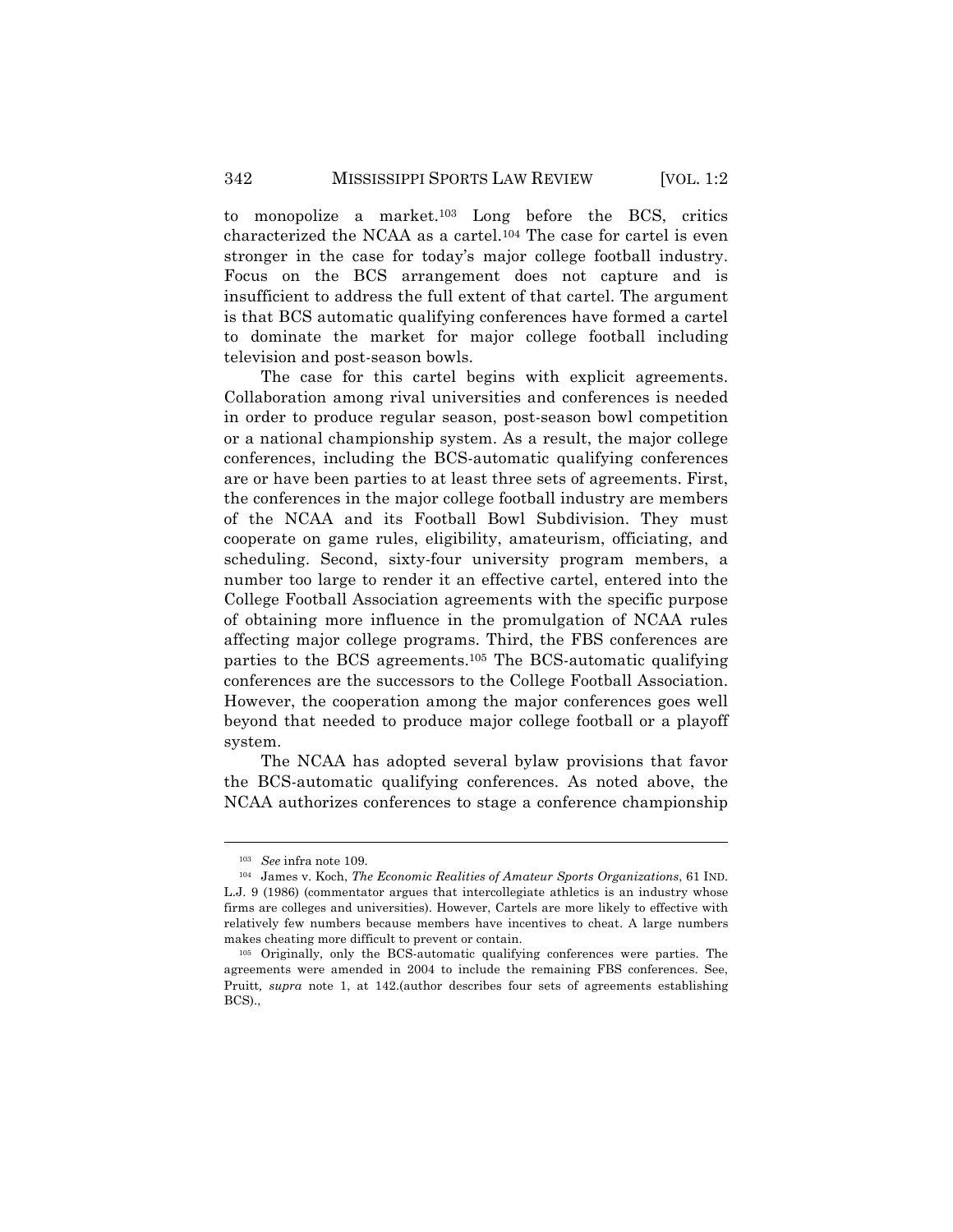game provided the conference had twelve members.106 The NCAA amended its rules to permit Division 1 institutions to play twelve regular season games. <sup>107</sup> Additional regular season games mean more gate receipts and television revenues. As members of the FBS, they have been able to participate in the maintenance of amateurism standards and the promulgation of rules that specifically apply to conferences. The amateurism rules, which prohibit universities from paying student athletes, preclude universities in the non-automatic qualifying conferences from competing for talent with price.

There are also barriers to entry. First, competing at the major college level requires substantial investment and annual expenditures.108 Commentators have described an arms race in intercollegiate athletics in which wealthier institutions continually spend more and thereby driving up the costs that other institutions must spend.109 Second, financial barriers to entry are also imposed by NCAA rules. To be eligible for FBS membership, a university must carry a minimum number of male and female athletic teams, offer specified levels of athletic scholarships and meet minimum attendance levels.<sup>110</sup>

The major college football oligopoly comprised of the FBS conferences is different from the prototypical oligopoly in that the members must cooperate in producing the product. That cooperation is reflected in the NCAA bylaws. Cooperation is also needed to produce a national championship or a bowl game matching the top two ranked teams against each other. This

<sup>106</sup> Peter Kreher, *Antitrust Theory, College Sports, and Interleague Rulemaking: A New Critique of the NCAA's Amateurism Rules*, 6 VA. SPORTS & ENT. L.J. 51, n. 108 (2006); McCormick, *supra* note 7, at 512.

<sup>107</sup> Nathaniel Grow, *Louisville v. Duke and Its Implications for Breached College Football Scheduling Agreements*, 37 J.C. & U.L. 239, n.20 (2011), citing, Liz Clarke, College Football Gets 12th Game: NCAA Approves Move for 2006, Wash. Post, April 29, 2005, at D01; NCAA MANUAL Bylaw, § 17.9.5.1.

<sup>108</sup> John R. Maney, *Train Wreck (of the I-AA),* 14 VAND. J. ENT. & TECH. L. 279 (2012).

<sup>109</sup> Matthew J. Mitten, James L. Mussleman, Bruce W. Burton, *Targeted Reform of Commercialized Intercollegiate Athletics*, 47 SAN DIEGO L. REV. 779, 801-02 (2010); Rodney K. Smith*, Increasing Presidential Accountability in Big-Time Intercollegiate Athletics*, 10 VILL. SPORTS & ENT. L.J. 297, 298-99 (2003); Mathewson, *supra* note 51, at 615.

<sup>110</sup> Nixon, *supra* note 20, at 386.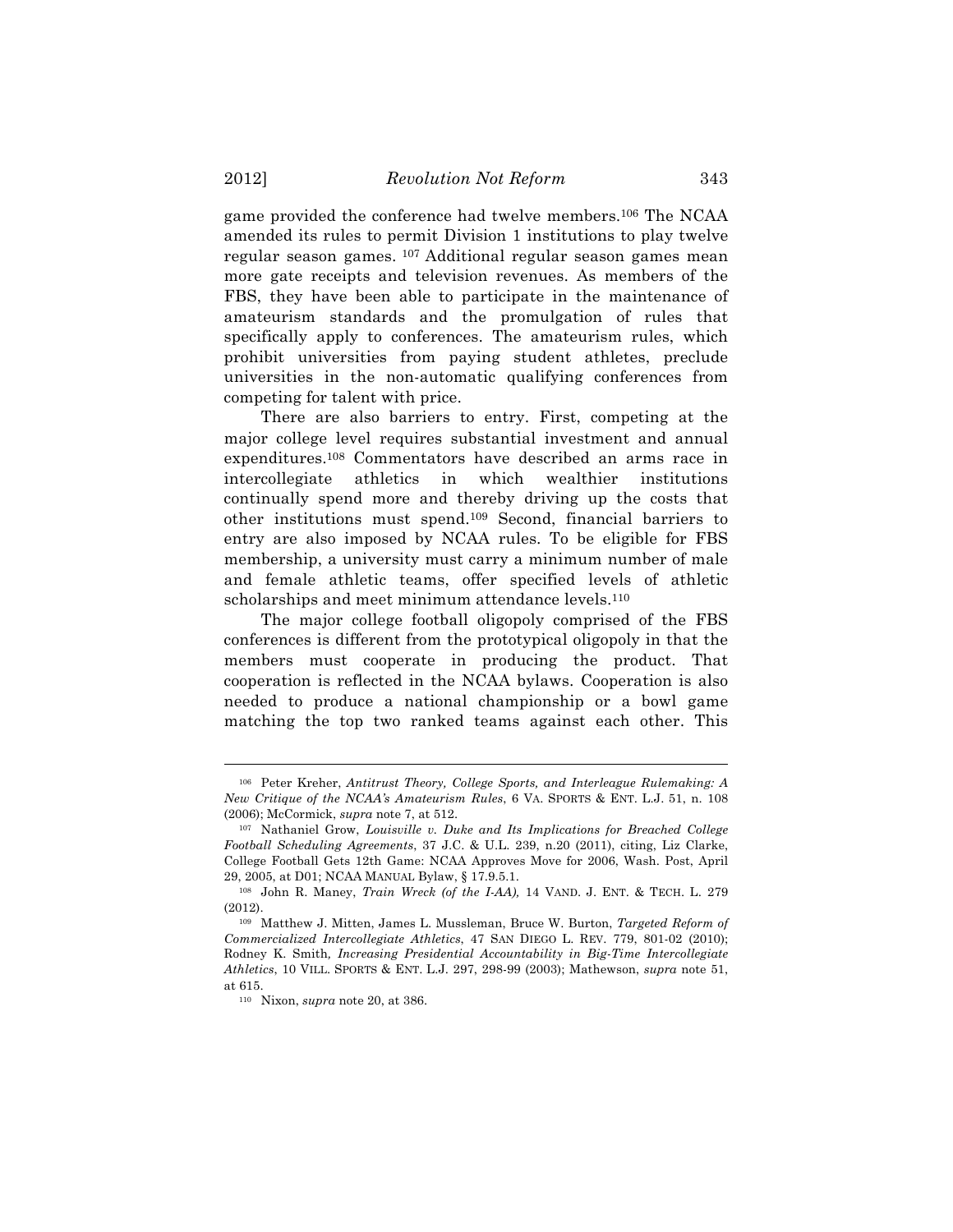cooperation, however, guarantees a matchup that virtually assures that at least one team from an automatic qualifying conference will play in the championship, which serves to foster and maintain the dominance of the automatic qualifying conferences over the market.

Each automatic qualifying conference has independent economic reasons to belong to the FBS as well as the BCS. A conference could seek to start a rival bowl alliance but the history of the Bowl Coalition and Bowl Alliance showed that the guarantee of a unified national championship game will generate more television and bowl revenue than competing bowl systems.111 That was the case when the Big Ten and the PAC-10 maintained their tie-ins with the Rose Bowl under the Bowl Alliance.112 The BCS-automatic qualifying conferences also have independent reasons to agree to a bowl system that favors their conferences over the non-automatic qualifying conferences.

Conferences, both automatic qualifiers and non-automatic qualifiers, have independent reasons to expand, and to raid other conferences. The larger the conference, the larger the television market, or footprint, for the conference, not taking into account the post-season bowl revenue. A large number of conference teams, however, does not automatically assure a large television contract. The Western Athletic Conference, for example, expanded to sixteen teams in the mid-nineties.113 The conference primarily consisted of mid-major schools. The geographic area was spread across the western United States and extended to Hawaii. Most of the schools did not have natural rivalries within the conference nor large followings at home. After a few years, the larger schools, most of them original members of the WAC, defected to form the Mountain West Conference.114 Nevertheless, the creation of the

<sup>111</sup> Corns, *supra* note 81 (history of Bowl Coalition, Bowl Alliance and Bowl Championship Series); Carroll, *supra* note 4, at 1247-49 (2004); Schmit, *supra* note 4, at 230-31.

<sup>112</sup> *Id*.

<sup>113</sup> http://www.wacsports.com/ViewArticle.dbml?DB\_OEM\_ID=10100&ATCLID=.

<sup>114</sup> Since 1962, several changes have occurred. UTEP and Colorado State became members in September 1967, while Arizona and Arizona State withdrew on June 30, 1978. The WAC then added San Diego State (1978), Hawai'i (1979) and Air Force (1980). Before 1990, the WAC sponsored championships only in men's sports. However, a merger with the High Country Athletic Conference formed a single conference under one administrative structure, and the 1990-91 athletic year was the first in which both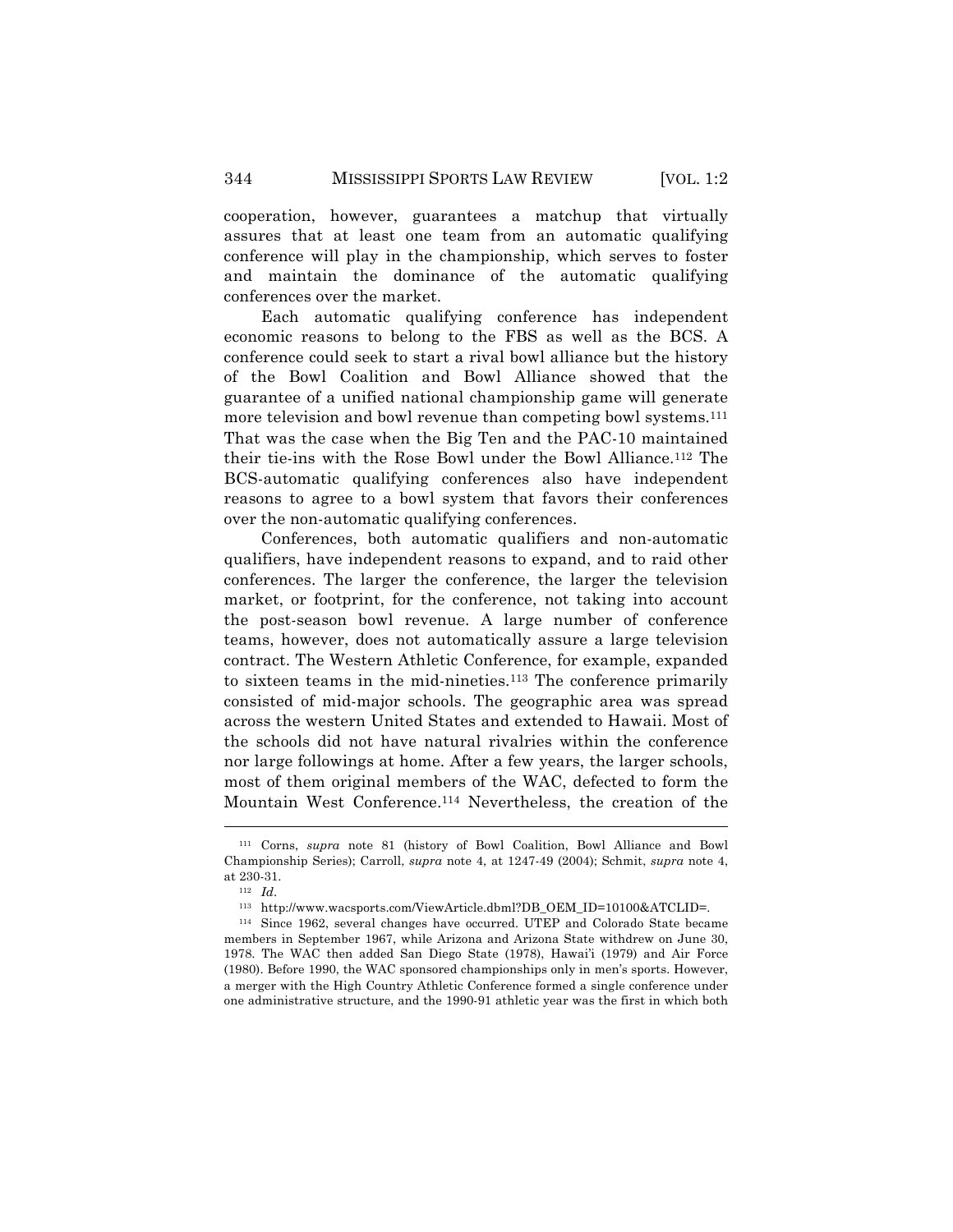BCS and the conference expansion moves indicate actions initiated by the BCS-automatic qualifying conferences to maintain dominance in an oligopoly.

Intercollegiate athletics are supposed to constitute an integral part of the educational programs of the NCAA's member institutions.115 The traditional university rivalries are something that general student bodies thrive on and savor as a part of the educational experience. When Texas A&M fled to the SEC, it turned its back on the century old rivalry with the University of Texas. The annual game was a major event on the campuses in Austin and College Station. Texas A&M moved for purely economic reasons. As a member of the Big Twelve, Texas A&M was already a member of a BCS conference. However, the Big Twelve television rights were not as lucrative.116 Moreover, the University of Texas established the very successful Longhorn Network whose revenues it did not share.117 The mid-majors likewise belong to the BCS out of economic necessity. With smaller conference television contracts and perhaps smaller stadia, their only hope to share in the BCS payday is to join even on inequitable terms. Universities, like the University of Utah, in the mid-major conferences flee those conferences for BCS-automatic qualifying conferences primarily for economic reasons. Likewise, mid-major conferences like Conference USA, the Mountain West and the Sunbelt may seek to merge or expand in response to raiding by the BCS automatic qualifying conferences.

men and women competed under the WAC name. Fresno State was added in 1992, and then in 1996, the women's programs from Air Force and Hawai'i along with six new schools (UNLV, Rice, San Jose State, SMU, TCU and Tulsa) came into the WAC. Air Force, Brigham Young, Colorado State, UNLV, New Mexico, San Diego State, Utah and Wyoming withdrew on June 30, 1999, http://www.wacsports.com/ViewArticle.dbml?DB\_OEM\_ID=10100&ATCLID=537066.

<sup>115</sup> NCAA MANUAL, Art. 2.5 ("Intercollegiate athletics programs shall be maintained as a vital component of the educational program, and student-athletics shall be an integral part of the student body.").

<sup>116</sup> Michael A. Corgan, Comments, *Permitting Student-Athletes to Accept Endorsement Deals: A Solution to the Financial Corruption of College Athletics Created by Unethical Sports Agents and the NCAA's Revenue-Generating Scheme*, 19 VILL. SPORTS & ENT. L.J. 371, 391-92 (2012); Taconi, *supra* note 27, at n.284.

<sup>117</sup> Andy Staples, *Texas' Longhorn Network sparking another Big 12 Missile Crisis*, SPORTS ILLUSTRATED.COM July 21, 2011, http://sportsillustrated.cnn.com/2011/writers/andy\_staples/ 07/21/longhorn-networkbig-12/index.html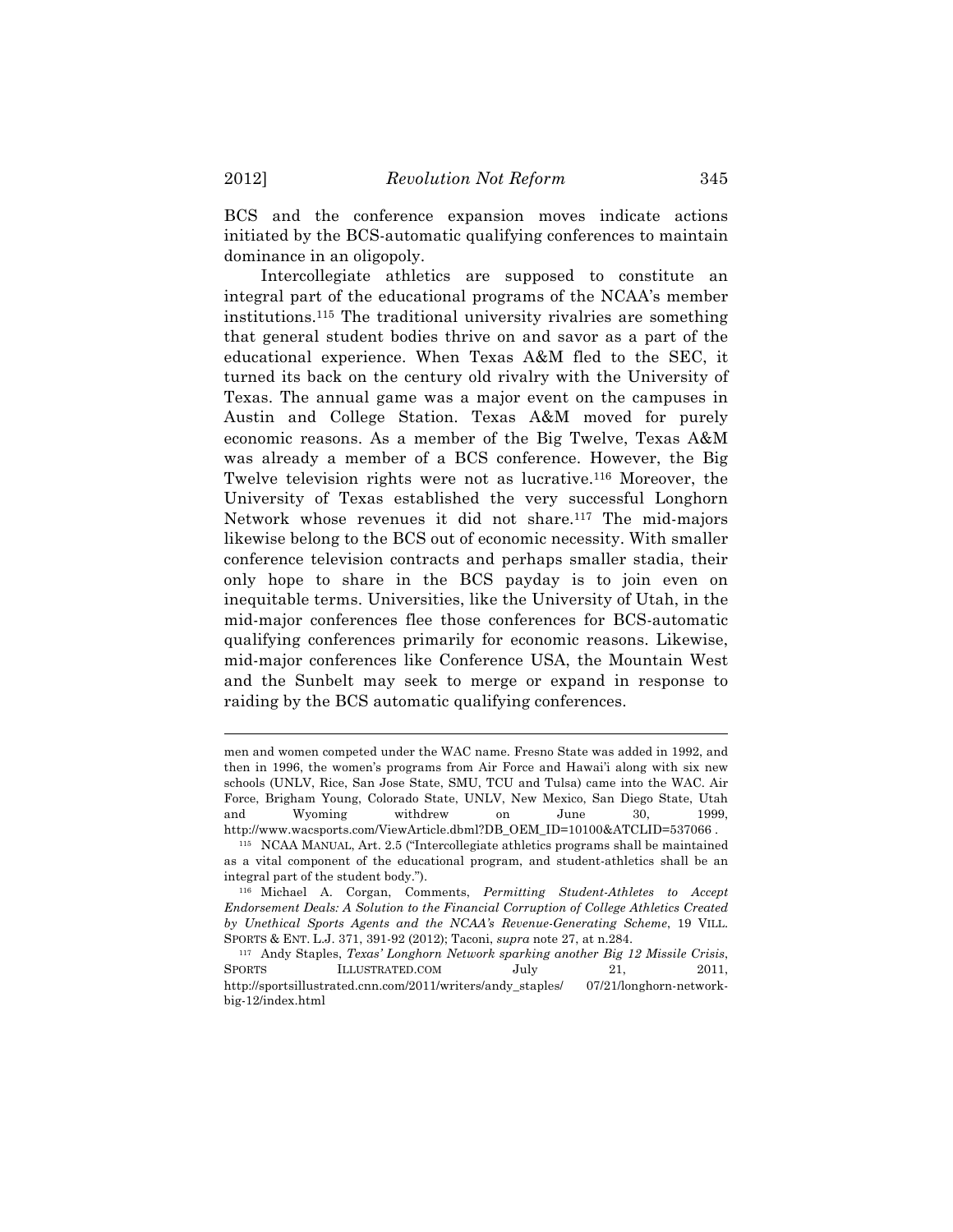Those moves, however, may conflict with the educational missions of member institutions and the NCAA mission to support intercollegiate athletics. For example, traditional rivalries between state and regional universities transcend the playing arenas. The annual rivalry games between Harvard and Yale, Alabama and Auburn, Southern Cal and UCLA, Texas and Texas A&M, Texas and Oklahoma, Oklahoma and Nebraska, Oklahoma and Oklahoma State, Duke and North Carolina, Utah and BYU, New Mexico and Utah, Ole Miss and Mississippi State, New Mexico and BYU, New Mexico and New Mexico State, Notre Dame and Michigan, Oregon and Oregon State, Arizona and Arizona State are far more than athletic events. They constitute vital parts of the social environment for college students. Intercollegiate athletics should also serve the social and educational development of student athletics apart from their classroom work. Conventional antitrust law only considers economic self-interest but in applying that law to the major college football oligopoly, perhaps, the educational missions of individual conference members should be taken into account. Advancing their educational programs and reputation is in the economic self-interest of those institutions.

## *b. Purposed Based Oligopoly*

Professor Thomas Piraino has advocated a purpose based approach to applying section 1 to oligopolies.<sup>118</sup> He joins the criticism that the Sherman Act leads to an emphasis on finding an agreement to engage in anticompetitive conduct in order to find illegality.119 Under his argument, the test of whether the major

<sup>118</sup> Piraino, *supra* note 82, at 33-43.

<sup>119</sup> Id. at 12. Economically, there is no distinction between a meeting to fix prices and "a situation in which two firms are sitting at their computer terminals rapidly changing prices in response to the others' actions." Indeed, tacit coordinated conduct among oligopolists may be more harmful to consumers than an overt price-fixing cartel. Cartels are often undermined by cheating. In those few cases where they do persist, cartels can be detected easily and punished by antitrust regulators. By contrast, tacit coordination among a group of oligopolists is difficult to discover, and such conduct is likely to be sustained for a longer period. Yet, according to many courts and commentators, the Sherman Act would preclude the cartel and let the oligopolists proceed with their tacit coordination. As a result, "some critics maintain that the antitrust authorities are most successful against those conspiracies that are least likely to succeed." Commentators have referred to this gap in the antitrust laws as the 'oligopoly problem.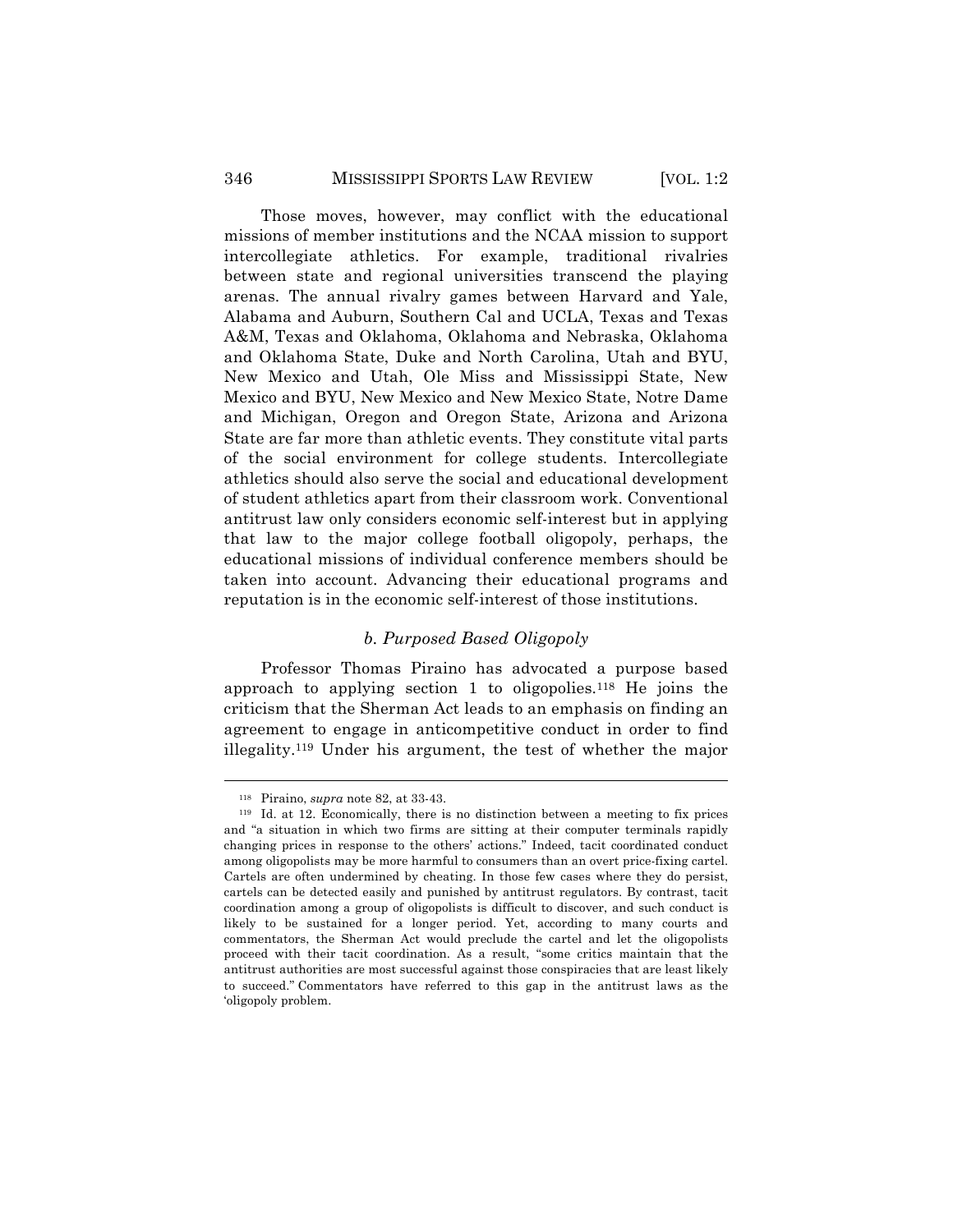college football oligopoly has violated the antitrust laws should be the purpose of the parallel conduct rather than whether members of the oligopoly agreed. The raiding of conferences, the inequitable revenue sharing in the BCS, and bowl tie-in agreements have real economic effects regardless of whether the conferences agreed to do them. Clearly, the conferences have undertaken these actions to improve their competitive position and claim a larger share of the market.

Professor Piraino argues that conduct against legitimate selfinterest by all firms in an oligopoly after having obtained monopoly or oligopoly power should serve as a proxy for anticompetitive conduct or harm to consumers.120 Courts should infer anticompetitive conduct whenever all of the firms in an oligopoly engage in parallel conduct contrary to their independent self-interest.121 Under his purposed based approach, the focus on the purpose for firms engaging in conduct would be the "touchstone of illegality."122 "Oligopoly firms should not be permitted to engage in conduct that is contrary to "their legitimate self-interest . . . and has no rational basis other than to perpetuate or extend their monopoly power."123 He would ask courts to focus on the plus factors to determine the real motivations of the firms engaged in parallel conduct.124 Courts would focus on evidence related to purpose rather than economics.125

In examining the self-interest of the conferences, courts would have to take into account the self-interests of conference member institutions. The test should thus take into account the commercial interests of conferences and the educational interests of its members. Individual conferences have economic motives for

 $\overline{a}$ 

<sup>125</sup> *Id*. at 42. Rather than complex economic factors such as concentration levels and entry characteristics, fact finders should be discerning a defendant's motives for its actions by determining the credibility of its witnesses, its explanation for its conduct, and the relevance and significance of memoranda, minutes, handwritten notes, e-mails and other documents that it has produced. Judges and juries are called upon daily to use such means to determine the purpose of defendants' behavior in contract, tort, employment, and criminal disputes.

<sup>120</sup> *Id*., at 43.

<sup>121</sup> *Id*., at 37.

<sup>122</sup> *Id*., at 35.

<sup>123</sup> *Id*.

<sup>124</sup> *Id*.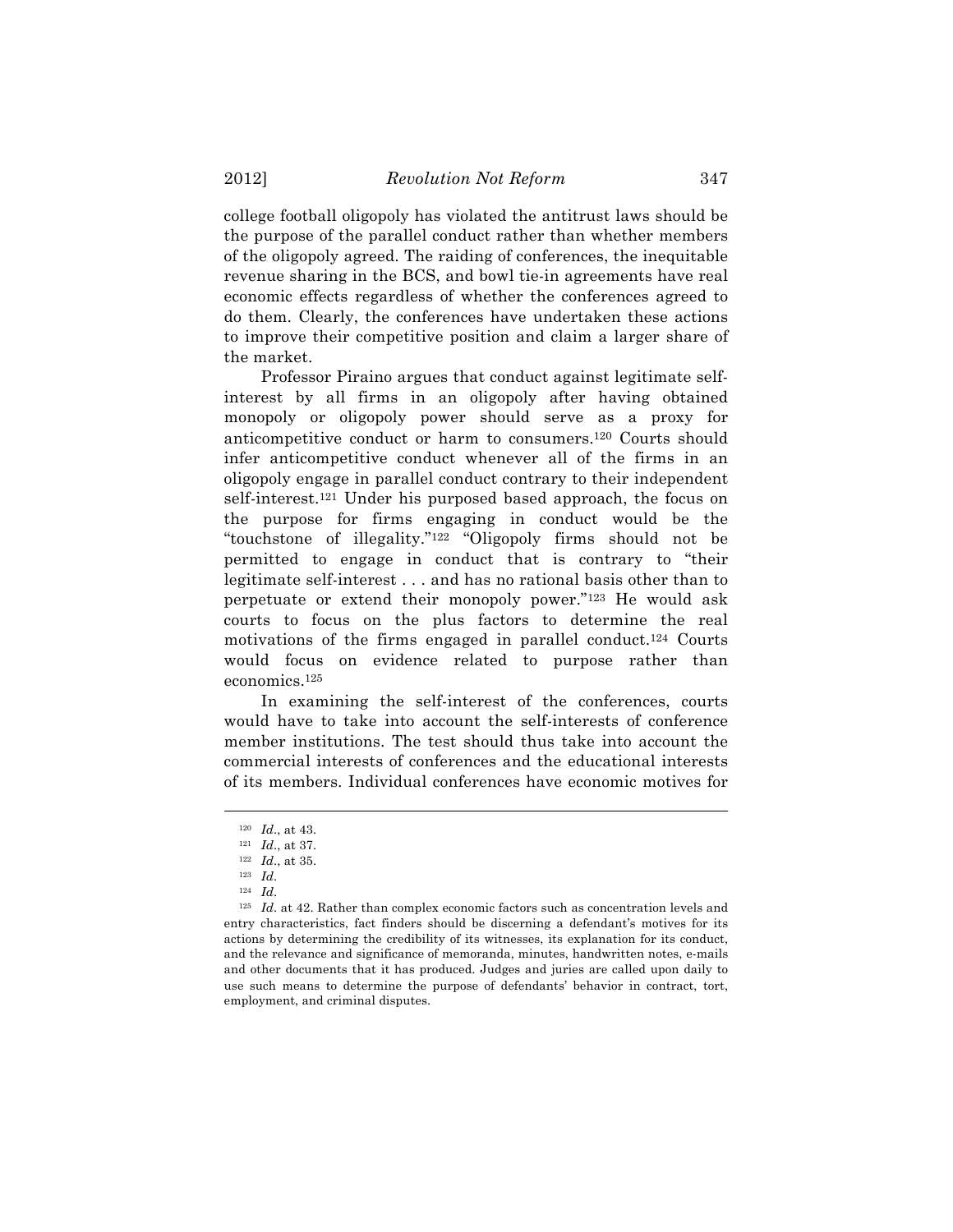expansion. As noted above, larger conferences have the potential for producing additional revenue through larger television contracts and conference championship games. The major conferences have the gravitational pull to draw in economically strong universities from weaker conferences. The raiding strengthens the major conference and weakens the mid-major. The universities act out of their economic self-interest. Joining the major conference will increase revenue from the conference television share and the BCS revenues. Revenue enhancement may not be in the overall economic self-interest of member institutions either. Such institutions generally seek to maximize revenues but not profits.126 Actions to enhance revenues that require additional expenditures that render the activity unprofitable should be viewed as contrary to the self-interest of member institutions, although not necessarily the conferences of which they are members. Accordingly, not only may conference expansion be inconsistent with educational values of individual institutions, it may also conflict with the economic self-interest of the overall institution.

Professor Piraino acknowledges that it is permissible for oligopolies to obtain monopoly or oligopoly power through superior efficiency,<sup>127</sup> but he argues that they should be subject to closer scrutiny once they have obtained monopoly or oligopoly power. Under this analysis, the conference expansion moves and BCS agreements advantaging the current automatic qualifying conferences should be scrutinized in the same way as a single firm having achieved monopoly power.

## *c. Section 2 and the Case for Shared Monopoly*

The major college football cartel could be challenged under section 2 which also has a duality based offense.<sup>128</sup> Although primarily directed toward the conduct of a single firm, Section 2 also reaches conspiracies to monopolize, the essence of a cartel.

<sup>126</sup> *See* Mathewson, *supra* note 51, at 606, 615.

<sup>127</sup> *See* United States v. Aluminum Co. of America, 148 F.2d 416, 430 (2d Cir. 1945). <sup>128</sup> "Every person who shall monopolize, or attempt to monopolize, or combine or conspire with any other person or persons, to monopolize any part of the trade or commerce among the several States, or with foreign nations, shall be deemed guilty of a felony." 15 U.S.C. §2 (2007).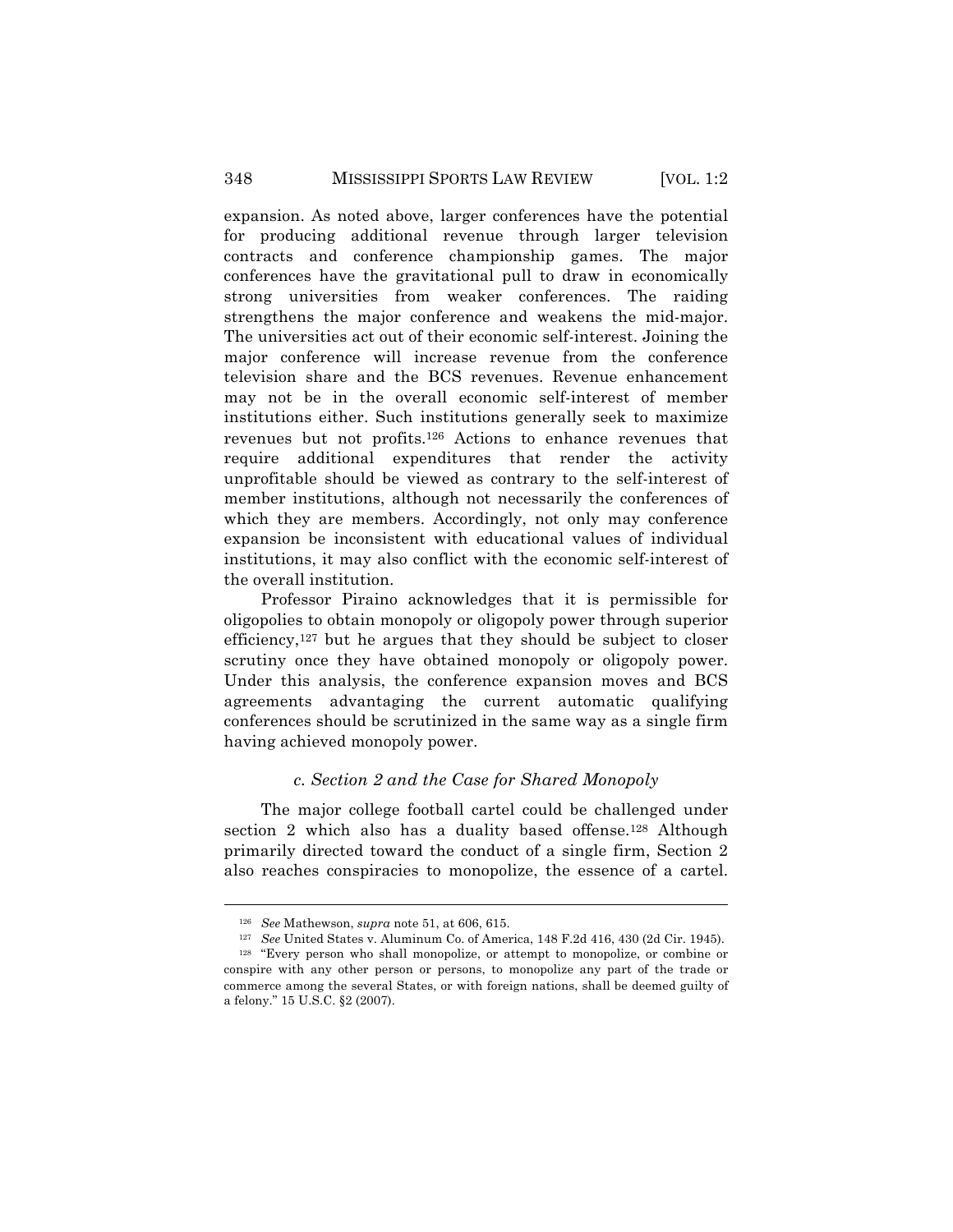However, such claims have received scant attention in case law and legal scholarship. The elements of such an offense are concerted action with the specific intent to monopolize and an overt act in the furtherance of the conspiracy.129 In the case of the major college football cartel, there are several sets of overt acts: the formation and structuring of the BCS to favor the BCSautomatic qualifying conferences, conference realignment resulting in the formation of superconferences, the restructuring of the Football Bowl Subdivision ,and the various bowl tie-in agreements.

The probability of success for a Section 2 claim increases if a showing of market power is not required. The courts are split over whether the cartels must have market power.<sup>130</sup> At least one commentator has argued that a showing of market power should not be required, particularly in the context of sports leagues.131 A market power analysis would involve the control output and price in the market for major college football, particularly the market for televising major college football, and the market for postseasons bowls. Even if the BCS-automatic qualifying conferences have sufficient market power to amount to monopoly power, it does not mean a violation of section 2 if such power devolved upon them through a superior product or skill. In fact, the eleven FBS conferences necessarily control one hundred percent of the major college football industry but the formation of the FBS in and of itself would not violate section 2.

The weaknesses in potential Section 2 claims lead to further inquiry about the application of the antitrust laws to major college football industry as an oligopoly. The ability of the antitrust laws to regulate oligopolistic behavior has been the subject of ongoing debate in antitrust jurisprudence and scholarship.132 In the early 1960's, substantial attention was given to tackling the "oligopoly problem."133 The solution building on *American Tobacco Co. v.* 

<sup>129</sup> David Woods, Note, Hybrid Single Entities and the Market Power Requirement for Conspiracies to Monopolize Following Fraser: Are Courts Putting Form Over Substance?, 2004 U. Ill. L. Rev. 1261, 1267-68.

<sup>130</sup> Id., at 1262-63.

<sup>131</sup> *Id*.

<sup>132</sup> Piraino, *supra* note 82, at 9.

<sup>133</sup> *See, for example*, Turner *supra*, note 83.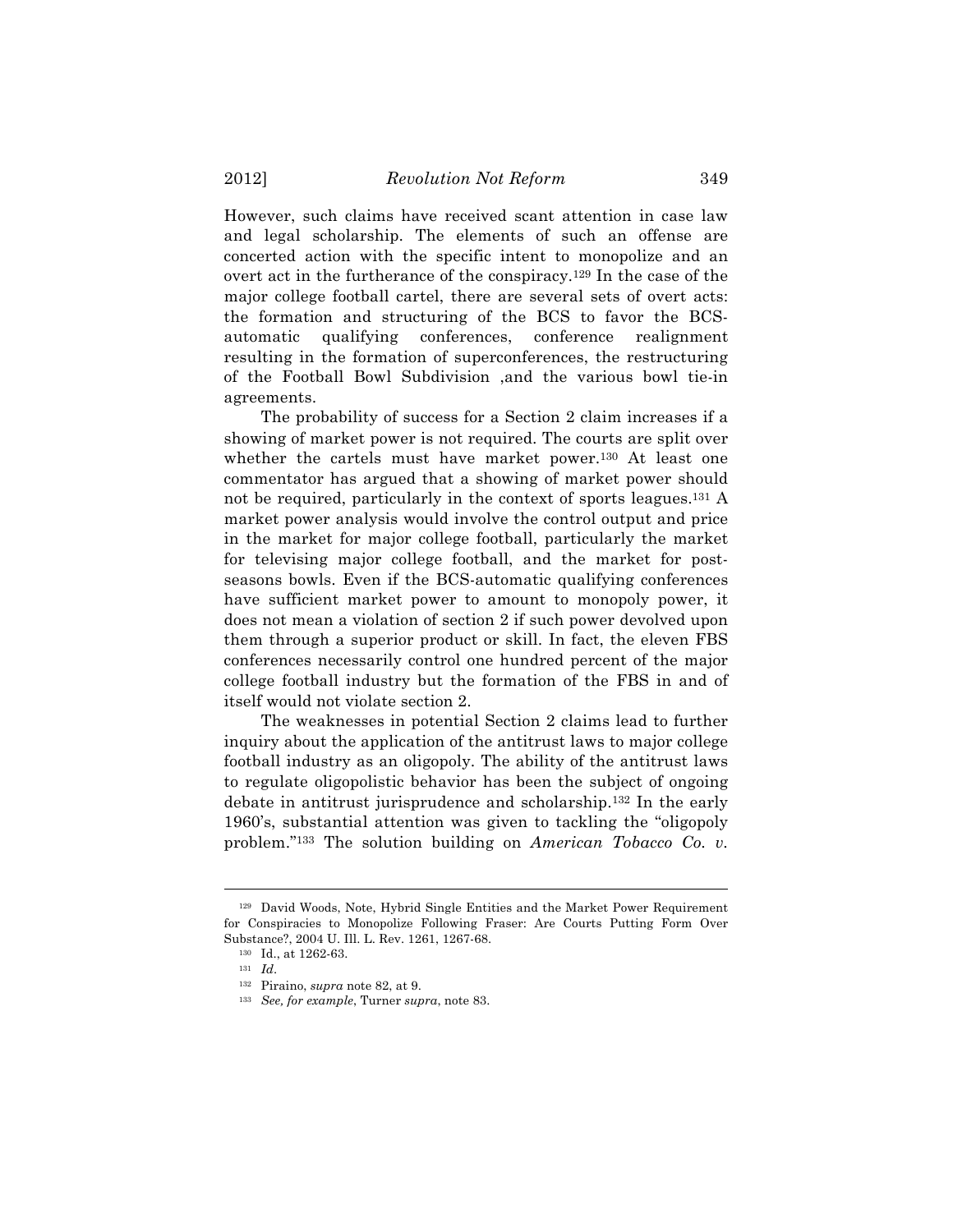*United States*<sup>134</sup> was the "shared monopoly" doctrine. The shared monopoly theory targeted the structure of oligopolies rather than agreement or conduct. Market structure rather than agreement was the key. The theory never gained traction in law or the courts.135 Critics maintain that the theory failed because it would have treated firms in an oligopoly more harshly than a single firm having obtained monopoly power.136 The doctrine is still a topic of scholarly discussion as other commentators have observed a paradox resulting from the oligopoly problem. The agreement requirement in the Sherman Act thus condemns conspiracies that are least anticompetitive and permits practices that are most anticompetitive.137

The major college football oligopoly presents an instance in which collusive practices are indeed likely to succeed and an appropriate case for the application of the shared monopoly doctrine. In *American Tobacco*, three companies dominated the market by engaging in practices that had the effect of fixing prices. The Court found the power to exclude others a significant issue even in the absence of proof of actual exclusion. In the major college oligopoly, the BCS-automatic qualifying conferences dominate the major college football market, including the television for regular season and post-season broadcasts, the BCS and other post-season bowls. They have shown the power to exclude in the BCS agreements in which the non-automatic qualifying conferences have a substantially smaller probability of participation. They have participated in the promulgation and maintenance of NCAA bylaws that either excludes colleges and universities from participating in or serve as barriers to entry in the FBS.138

<sup>134</sup> 328 U.S. 721 (1946) (three major tobacco manufacturing companies were held liable under section 2 even no one company held monopoly power without proof an agreement because they were capable jointly acting to raise prices).

<sup>135</sup> Hawk, *supra* note 96, at 63.

<sup>136</sup> A single firm with monopoly power does not violate section unless it unlawfully acquired or maintained its monopoly power. The shared monopoly doctrine would have imposed liability on firms in oligopoly based on their possession of monopoly power.

<sup>137</sup> Piraino, *supra* note 82, at 13.

<sup>138</sup> Christopher B. Norris, Comment, *Trick Play: Are The NCAA's New Division I-A Requirements An Illegal Boycott?*, 56 SMU L. REV. 2355 (2003).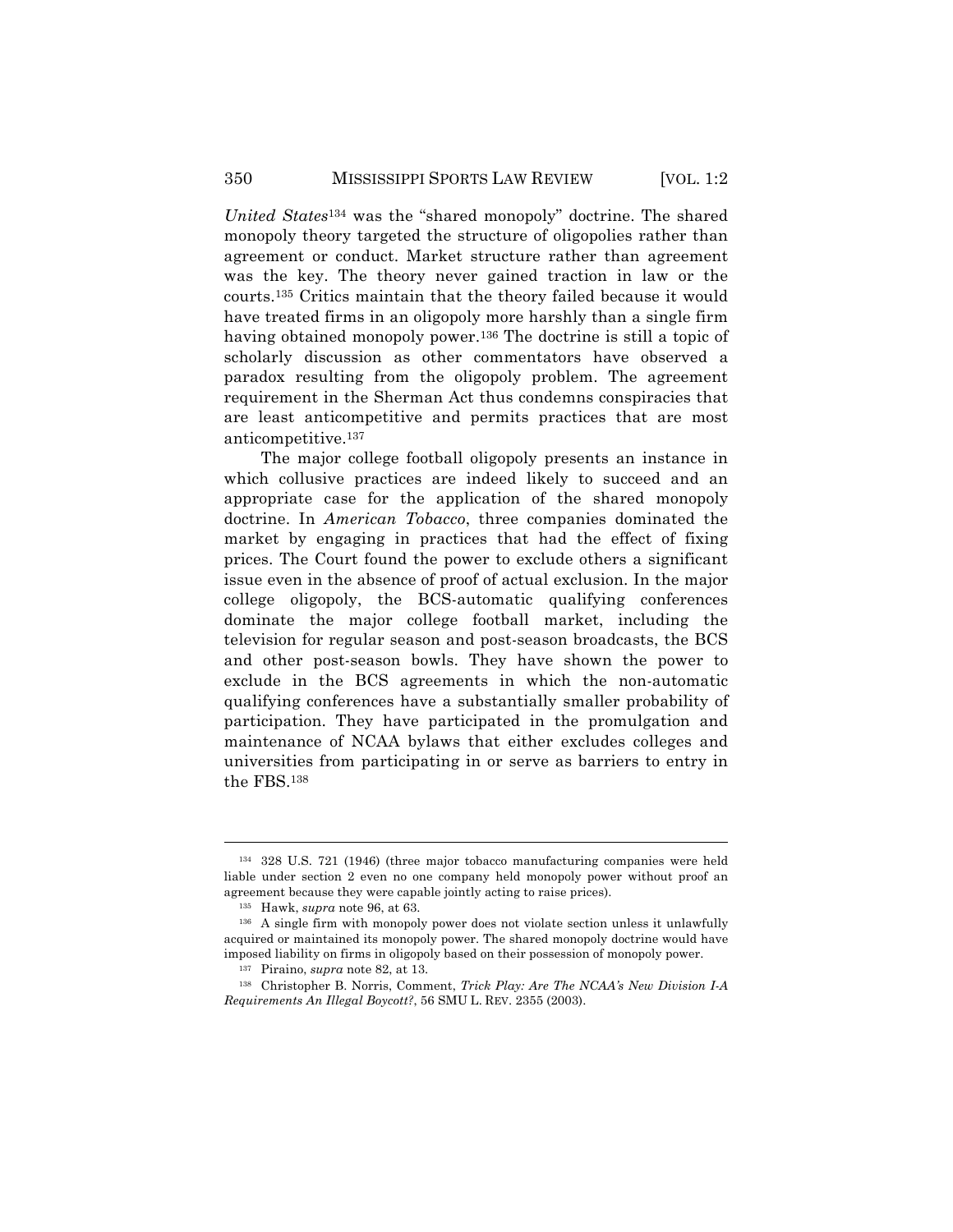Borrowing concepts from European competition law with statutory parallels to Sections 1 and 2 of the Sherman Act may frame an even stronger case.139 The shared monopoly concept is alive and well in the European competition law under the rubric of collective dominance.140 The collective dominance doctrine arises out of different statutory language, particularly under article 82, which expressly applies to "one or more undertakings of a dominant position."141 One commentator argues that an analysis of the European Commission case law evinces a three part test for determining collective dominance under article 82. Collective dominance exists where the undertakings, a group of firms, constitute a collective entity in a relevant market, the collective entity holds a dominant position, and the collective entity engages in conduct constituting an unreasonable restraint of trade.142

He argues that the collective entity prong, an idea somewhat similar but not identical to the single entity concept in the Sherman Act jurisprudence, has been the most important element of the doctrine.143 To fall within the element, the multiple firms must hold themselves out as an entity.144 There are two instances in which this collective entity standard with its holding out requirement may fit the major college football oligopoly.

The first is the Football Bowl Subdivision. The eleven conferences hold themselves out as presenting a different class or category of college football. They collectively influence and develop the rules governing the subdivision. Second, the BCS may not have legal status as an entity but it certainly has entity status in the economic sense. Again the eleven affiliated conferences,

<sup>139</sup> The counterparts are Art. 81of the Treaty establishing the European Community ("Treaty") (akin to Section 1) "The following shall be prohibited as incompatible with the common market: all agreements between undertakings, decisions by associations of undertakings and concerted practices which may affect trade . . . and which have as their object or effect the prevention, restriction or distortion of competition . . ."; Art. 82 of the Treaty (akin to Section 2) "Any abuse by one or more undertakings of a dominant position within the common market or in a substantial part of it shall be prohibited. . ."

<sup>140</sup> Hawk, *supra* note 96, at 75; Barry Rodger, *The Oligopoly Problem and the Concept of Collective Dominance: EC Developments in the Light of U.S. Trends in Antitrust Law And Policy*, 2 COLUM. J. EUR. L. 25 (1996).

<sup>141</sup> Art. 82 of the Treaty.

<sup>142</sup> Hawk, *supra* note 96 at 76.

<sup>143</sup> *Id*.

<sup>144</sup> *Id*.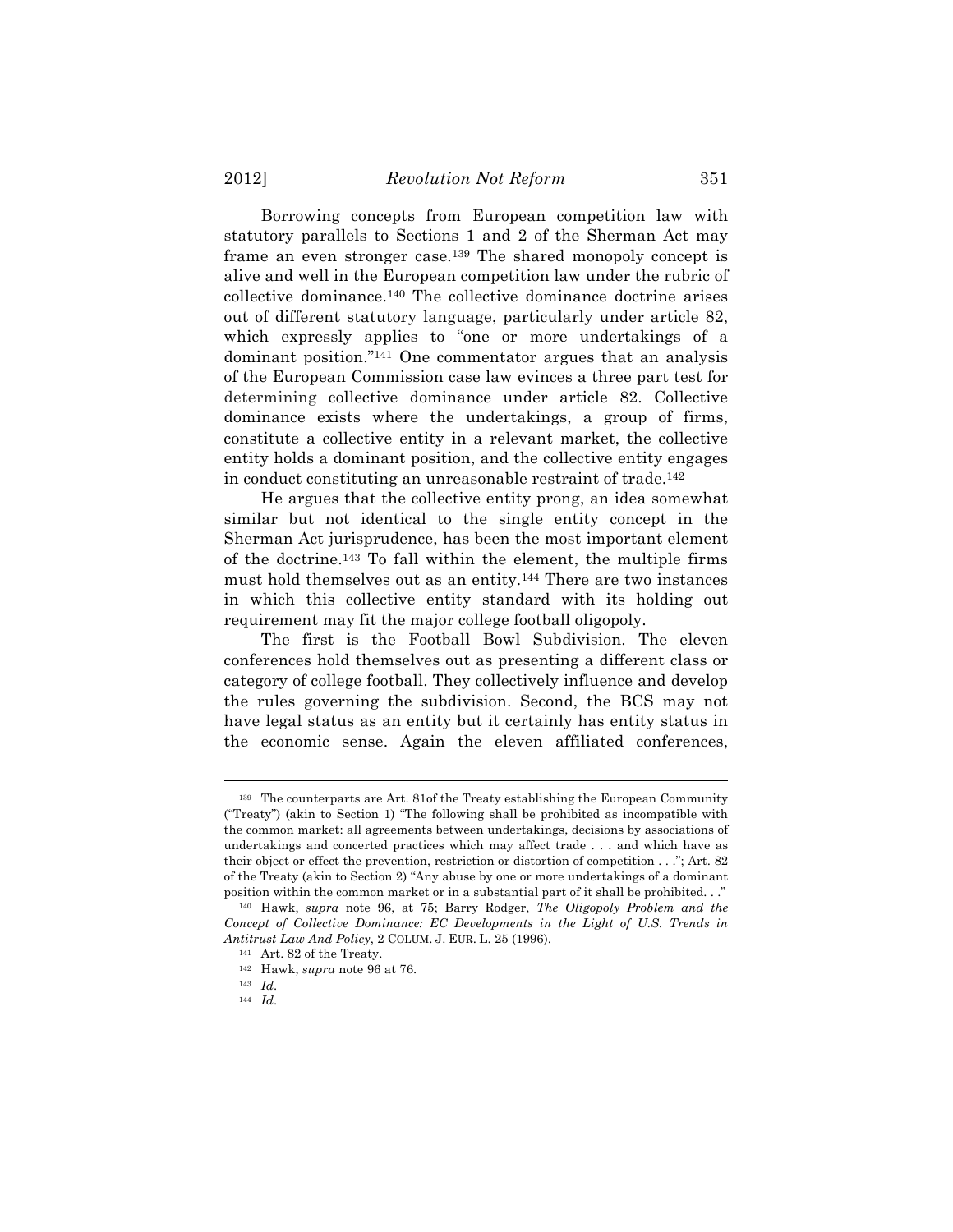automatic qualifying and non-automatic qualifying conferences, hold the arrangement out as producing a match-up in a BCS of the top two ranked teams and four additional highly competitive bowl games.

Another commentator reviewing the decision in *Re Italian Flat Glass: Industria Vebraria Alfonso Cabelli v. Societa Italiano Vetro-SIV SpA and Others*,145 argues that it is possible for multiple separate legal entities to constitute a collective entity where there are sufficient economic links.146 He points out that the European Commission has construed the "one or more undertakings" language in article 82 to mean it can reach firms that are independent economic units if there is economic linkage between them.147 The linkage is not limited to the parent/subsidiary context. Again, the eleven FBS conferences have economic links in the organization of the FBS. Moreover, the BCS clearly provides economic linkage among the BCS-automatic qualifying conferences and to a lesser extent including the nonautomatic qualifying conference. The economic linkage notion is consistent with *American Tobacco*.

There is also section five of the Federal Trade Commission Act and its prohibition of unfair methods of competition.148 The shared monopoly doctrine did not gain traction under the FTC Act either.149 The attractiveness of the application of the FTC Act in the case of the major college football oligopoly is the potential for a regulatory solution given the failure of self-regulation.

#### V. ALTERNATIVES TO ANTITRUST

The shared monopoly of the automatic qualifying conferences cries out for regulation but the antitrust regime is lacking. Assuming the major college football oligopoly is actionable under the antitrust laws, there remains the issue of remedies. Traditional antitrust remedies such as breaking up the oligopoly

<sup>145</sup> 1989 O.J. (L 33) 44, 1990 C.M.L.R. 535.

<sup>146</sup> Rodger, *supra* note 129, at 44-46.

<sup>147</sup> *Id*.

<sup>148</sup> 15 U.S.C. 45(a) (2007); see George A. Hay, *Oligopoly, Shared Monopoly and the Antitrust Law*, 67 CORNELL L. REV. 439 (1982).

<sup>149</sup> *See* Lee Goldman*, Oligopoly Policy and the Ethyl Corp. Case*, 65 OR. L. REV. 73 (1986).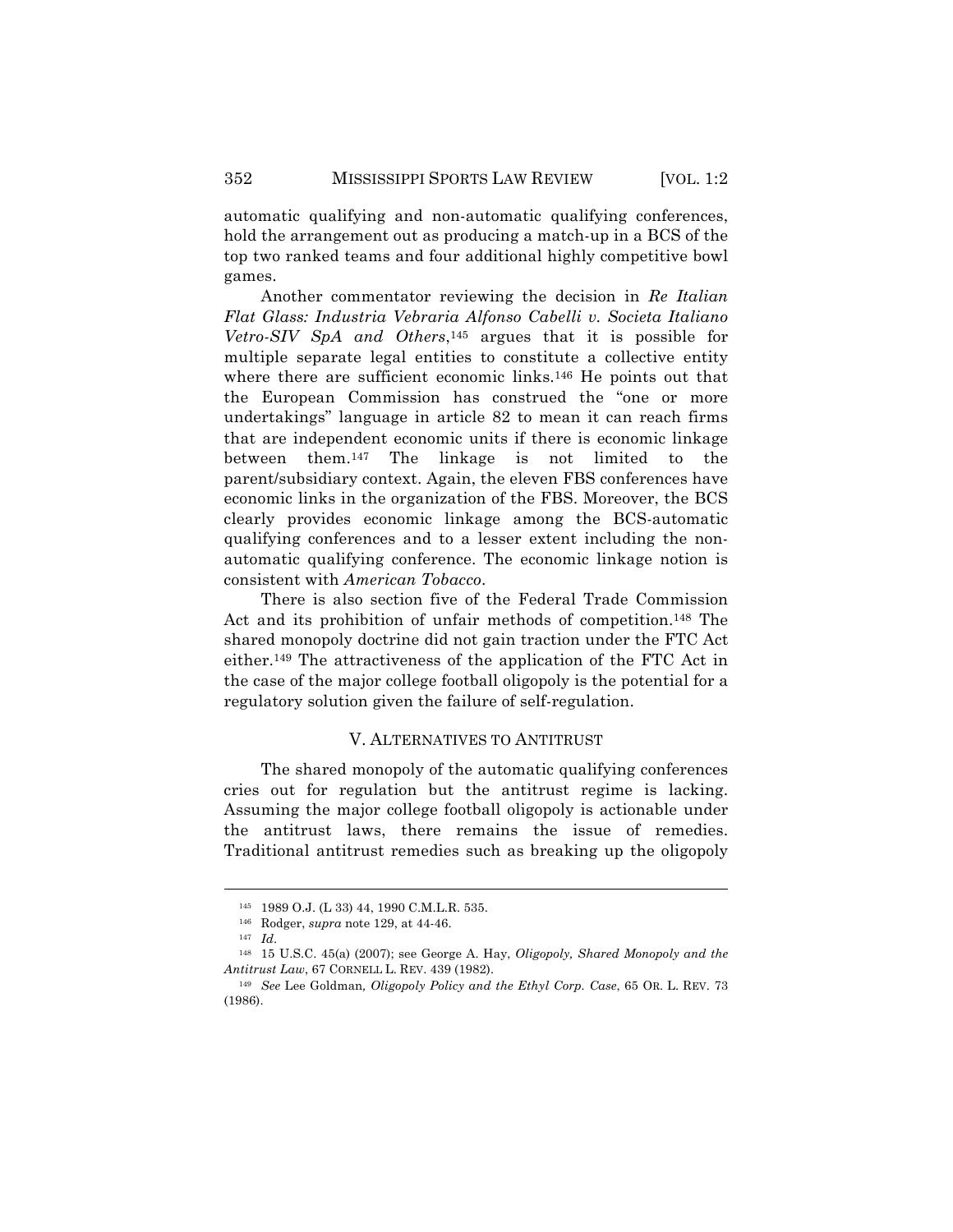would be unwieldy and probably unfeasible. The specter of conferences paying treble damages to other conferences or to universities would only add to the economic stress of major college athletics.150 Injunctive relief would have to be circumscribed but it may have the effect of courts replacing the NCAA as the primary regulator of intercollegiate athletics with a federal judge. A very recent student note stakes out ground applying the competition law provisions in the Treaty of Rome to the BCS.151 She suggests borrowing the relegation system from the English Premier Soccer Leagues pursuant to which conferences would be realigned annually based upon performance.152 Recent modifications to the BCS provide a framework similar to the relegation system under which a mid-major conference may attain automatic qualifying status through a performance evaluation over four-year periods.153 This remedy, however, only applies to the BCS and does not address other anticompetitive practices of the oligopoly.

The antitrust regime does apply to intercollegiate athletics but commerce-based antitrust principles have limited puissance to regulate the dominance of the automatic qualifying conferences. The BCS, for example, was founded in 1998 and there continues to be lively scholarly and public debate but not litigation over whether it violates the antitrust laws. The current oligopoly rose after the Supreme Court opened the door in applying the antitrust laws to the NCAA's television contract. Moreover, antitrust principles are not well-equipped to address the educational nexus of the major college football industry. In many ways, critics of the BCS have looked to the antitrust laws to resolve an issue with which educational policy is indelibly intertwined.

<sup>150</sup> However, there is precedent for a court ordering a league to pay damages to a league member. Los Angeles Memorial Coliseum Commission v. National Football League, 726 F.2d 1381 (9th Cir.), *cert. denied,* 105 S.Ct. 397, 83 L.Ed.2d 331 (1984).

<sup>151</sup> Deanna Brock, *BCS Europa: An Analysis of the Bowl Championship Series under the European Commission White Paper on Sport*, 39 GA. J. INT'L & COMP. L. 303, 335-39 (2011).

<sup>152</sup> *Id*.

<sup>153</sup> *Id*., at 309. The BCS framework provides for the possibility for the addition of a seventh automatic qualifier to the current six automatic qualifying conferences. *See* http://www.bcsfootball.org/news/story?id=4819597. The latest wave of conference expansion raiding Conference USA and the Mountain West Conference have reduced the probability of a seventh conference.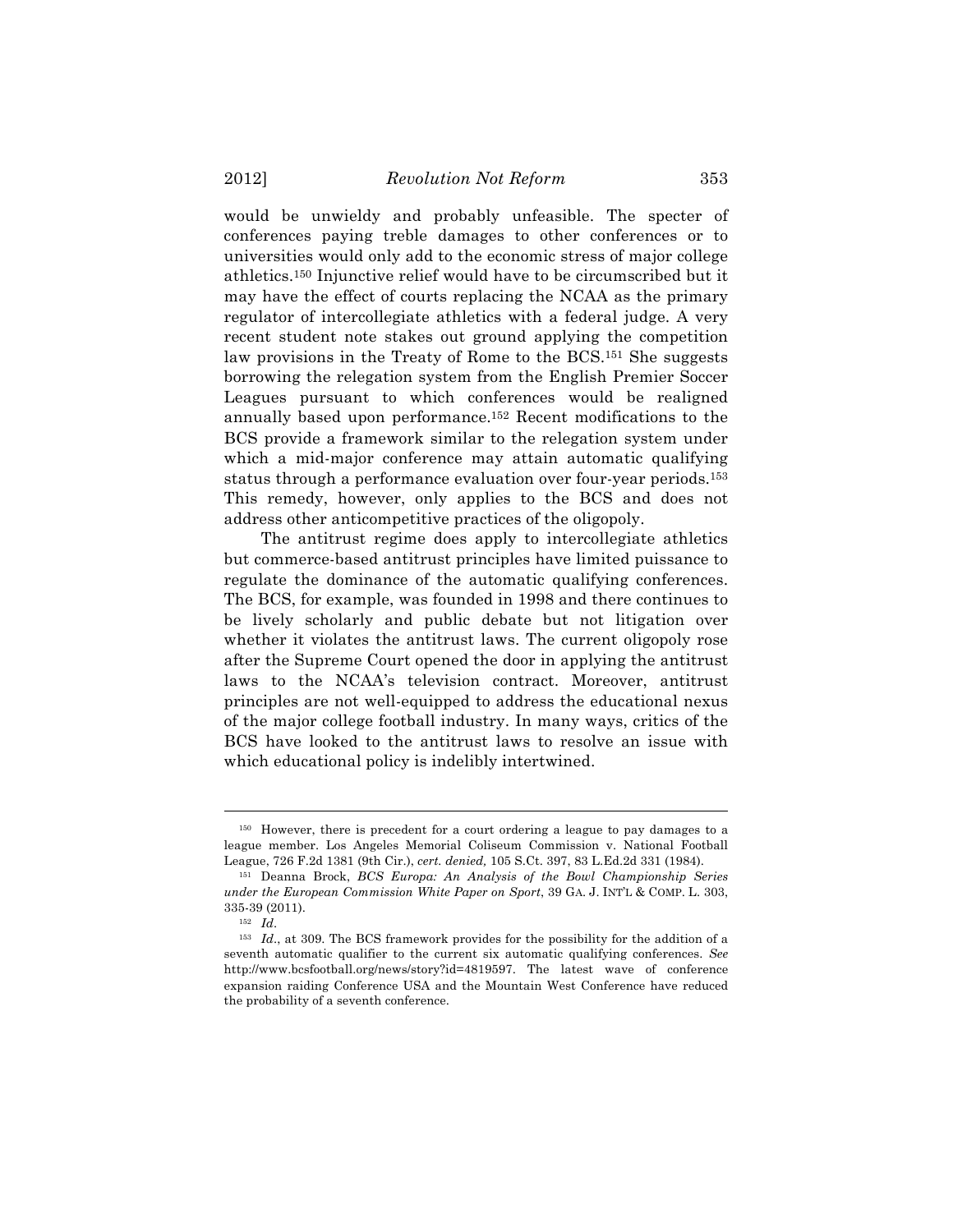If the antitrust laws do not contain an appropriate regulatory solution then perhaps the answer lies in self-regulation, although it has failed to prevent the economic crisis now confronting intercollegiate athletics. To be fair, as noted in a previous section, the NCAA has been constrained by the Supreme Court in addressing the regulation of economic issues. The legal framework has led to a further divide between the intercollegiate athletics as an integral part of the educational programs of universities and commercial character of intercollegiate athletics. *NCAA v. Board of Regents* is not the only case contributing to the regulatory debacle. In *NCAA v. Tarkanian*, the Supreme Court held that the NCAA was not a state actor even though its member institutions may be.154 The decision in *Tarkanian* was buttressed by *NCAA v. Miller* with its holding that state regulation of the internal affairs of the NCAA violated the commerce clause.155 As a result, it limited the power of states to regulate the NCAA. Then in *NCAA v. Smith*,156 it held that the NCAA was not an education institution within the meaning of Title IX, even though its university and college members are. So, the NCAA may not regulate the economic structure of intercollegiate athletics and its arms race in major college football; states may not regulate the NCAA; and even the federal government is limited in its ability to regulate the NCAA. . It is no wonder the major college football oligopoly has arisen.

Add to this mess, the Supreme Court's condoning of an economic system in which it is an antitrust violation to fix prices in all areas of intercollegiate athletics except the compensation of student athletes.157 As noted above, the NCAA may not fix the price of television broadcasts of intercollegiate athletics by its member institutions. It also may not fix the price of coaches' compensation.158 Nor may universities collude to fix the

<sup>154</sup> 488 U.S. 179 (1988).

<sup>155</sup> 10 F.3d 633 (9th Cir. 1993), *cert. denied*, 114 S.Ct. 1543 (1994).

<sup>156</sup> 525 U.S. 459 (1999)(receipt of federal funds by member institutions does not subject NCAA to Title IX).

<sup>157</sup> Dennie, *supra* note 65, at (arguing that current litigation may transform the amateurism of intercollegiate athletics).

<sup>158</sup> S*upra* note 63.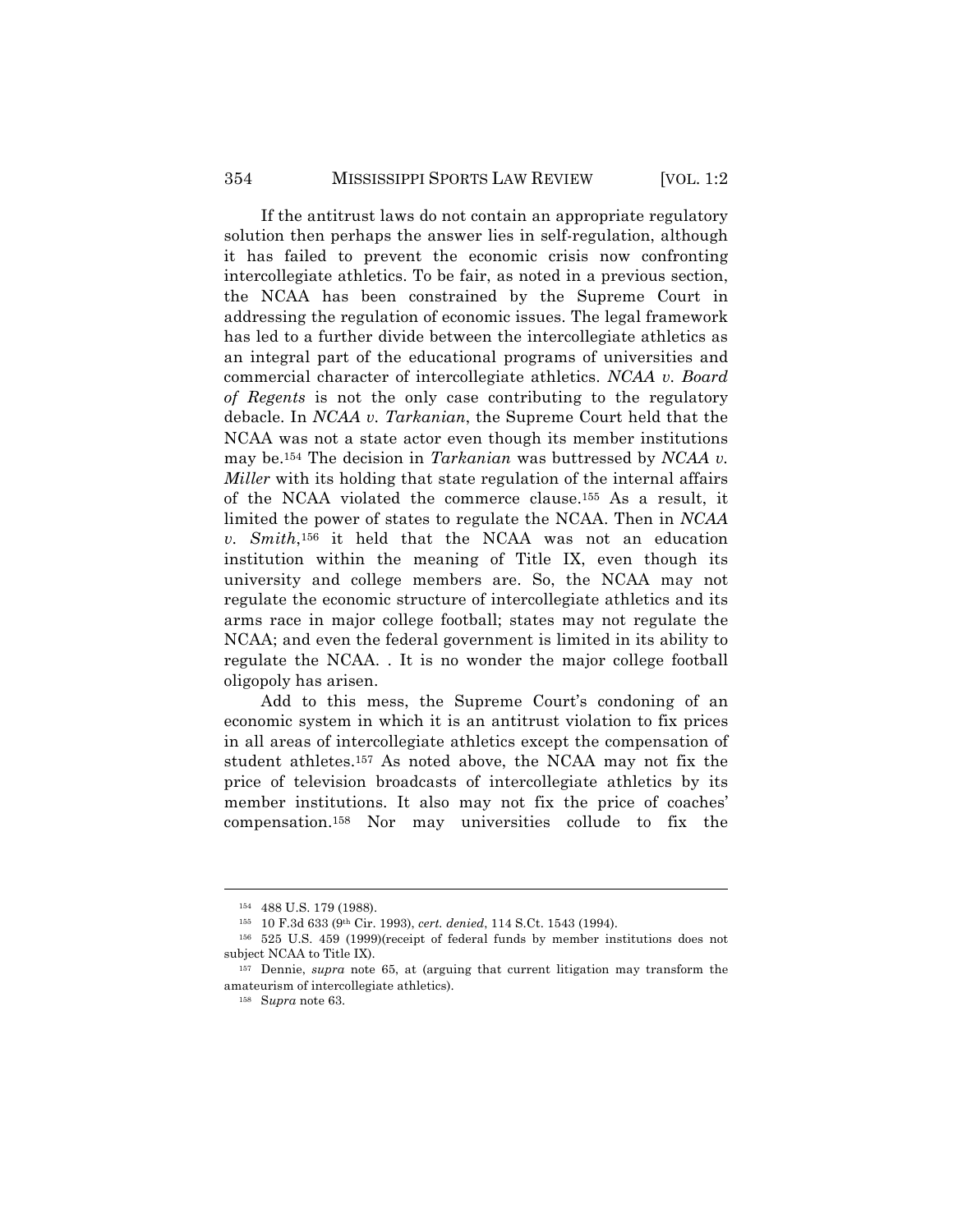compensation of law professors.159 And there is a question as to whether universities may collude to fix the amount of nonathletics related financial aid awards to common applicants.160 It is not an unreasonable conclusion that every category of person in the university setting is protected against price-fixing except student athletes.161 The major college football oligopoly is in no hurry to change this legal order. It is far too late for reform; the time has come for a revolution.

There are two legal regimes under which intercollegiate athletics may be primarily regulated; one based on commerce and one based on education.162 I favor educational primacy. Intercollegiate athletics should be an integral part of the educational programs of institutions of higher education.163 However, intercollegiate athletics, especially basketball and football, have substantial commercial value. Because the institutions that produce the commercial activity are educational in value, educational primacy should be the driving principle of any regulatory scheme. Accordingly, I am reluctantly proposing to sanction self-regulation by the NCAA with a limited exemption from the antitrust laws so that it may regulate the economic structure of intercollegiate athletics, but at a price.164 Any such

<sup>159</sup> Press Release, Justice Department and American Bar Association Resolve Charges That the ABA's Process for Accrediting Law Schools Was Misused, Department of Justice, June 27, 1995; U.S. v. American Bar Ass'n, Complaint, Civ. Action, (filed June 27, 1995), http://www.justice.gov/atr/cases/f0200/0254.pdf; Final Judgment, Civ. Action 95-1211, http://www.justice.gov/atr/cases/f1000/1037.htm .

<sup>160</sup> U.S. v. Brown University, 5 F.3d 658 (3d Cir. 1993) (court declines to hold that Overlap Group formed by Ivy League institutions to equalize need based financial aid awards to common applicants is illegal under the antitrust laws but justification while understandable is questionable).

<sup>161</sup> Stephen Ukeily, No Salary, *No Union, No Collective Bargaining: Scholarship Athletes Are an Employer's Dream Come True*, 6 SETON HALL J. SPORT L. 167 (1996).

<sup>162</sup> *See generally*, Mathewson, *supra* note 51; for comparisons of amateur/education and commercial/education models of intercollegiate athletics; Michael P. Acain, *Revenue Sharing: A Simple Cure for the Exploitation of College Athletes*, 18 LOY. L.A. ENT. L.J. 307, 311-13 (1998).

<sup>163</sup> See *supra* note 159.

<sup>164</sup> Various constituent groups within the governing apparatus of the NCAA have considered applying for an exemption but have deemed it unlikely to succeed and have not pushed it. The Second Century Imperatives, Presidential Leadership-Institutional Accountability, A Report from the Presidential Task Force on the Future of Division I Intercollegiate Athletics 21 (2006), available at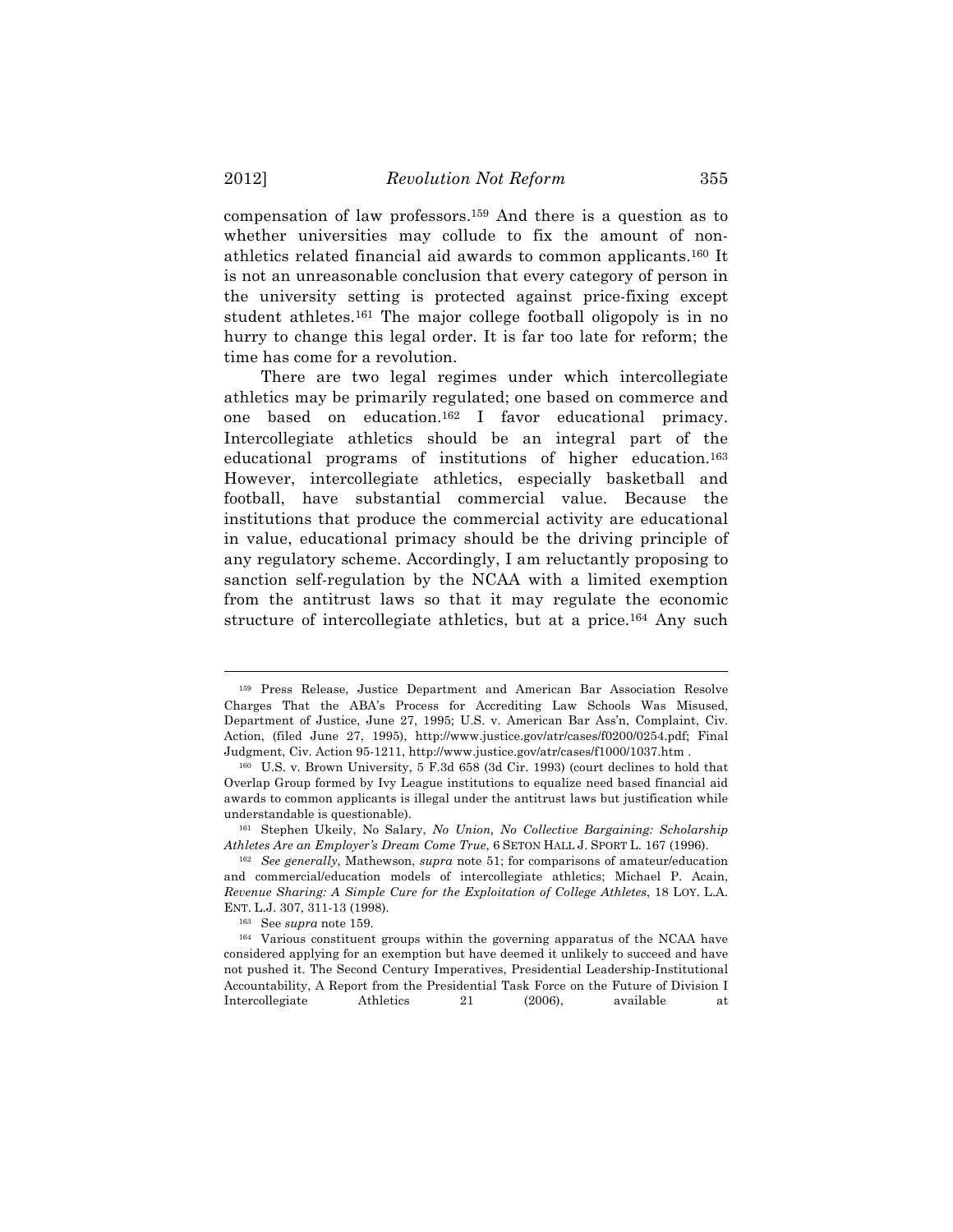## 356 MISSISSIPPI SPORTS LAW REVIEW [VOL. 1:2

exemption would necessarily have to address the compensation and publicity rights of student athletes. Because the NCAA has shown that it is susceptible to abusing its monopoly control of intercollegiate athletics, it should itself be subject to regulation. I would acknowledge educational primacy in intercollegiate athletics by subjecting the NCAA to oversight by the Department of Education.165 The constitution of the NCAA provides that intercollegiate athletics is an integral part of the educational programs of its member universities.166 Conferences, just like the NCAA, are athletic governing organizations for which the educational missions of member institutions are secondary to the conference mission to regulate intercollegiate athletics. While the Department of Education is not an education organization, its primary mission is the regulation of education.

## **CONCLUSION**

The economic problems of intercollegiate athletics have become intractable. The Bowl Championship Series and the considerable attention to its financial largesse has led to supporters of the non-automatic qualifying conferences almost exclusively focusing on its legality to the exclusion of other equally significant aspects of the economic structure of the major college football industry. While the industry is subject to regulation by the antitrust laws, those laws may not provide the answer. The decision in *NCAA v. Board of Regents* opened the door for the evolution of the industry into an oligopoly. The excesses of the

http://facsen.wsu.edu/items\_of\_interest/athletics/NCAA/NCAAPresidentialTaskForcefi nalreportOct06.pdf

<sup>165</sup> I hesitate to recommend governmental regulation of athletics but something different—a revolution—is now required.

<sup>166</sup> NCAA MANUAL, art. 1.3.1. Integral part of an educational programs should mean more than whether a university graduates its student athletes. Traditional rivalries between state and regional universities transcend the playing arenas. The annual Harvard and Yale, Southern Cal and UCLA, Texas and Texas A&M, Texas and Oklahoma, Alabama and Auburn, Oklahoma and Nebraska, Oklahoma and Oklahoma State, Duke and North Carolina, Utah and BYU, New Mexico and Utah, Ole Miss and Mississippi State, New Mexico and BYU, New Mexico and New Mexico State, Notre Dame and Michigan, Oregon and Oregon State, Arizona and Arizona State are far more than athletic events. They constitute vital parts of the social environment for college students. Intercollegiate athletics should also serve the social and educational development of student athletics apart from their classroom work.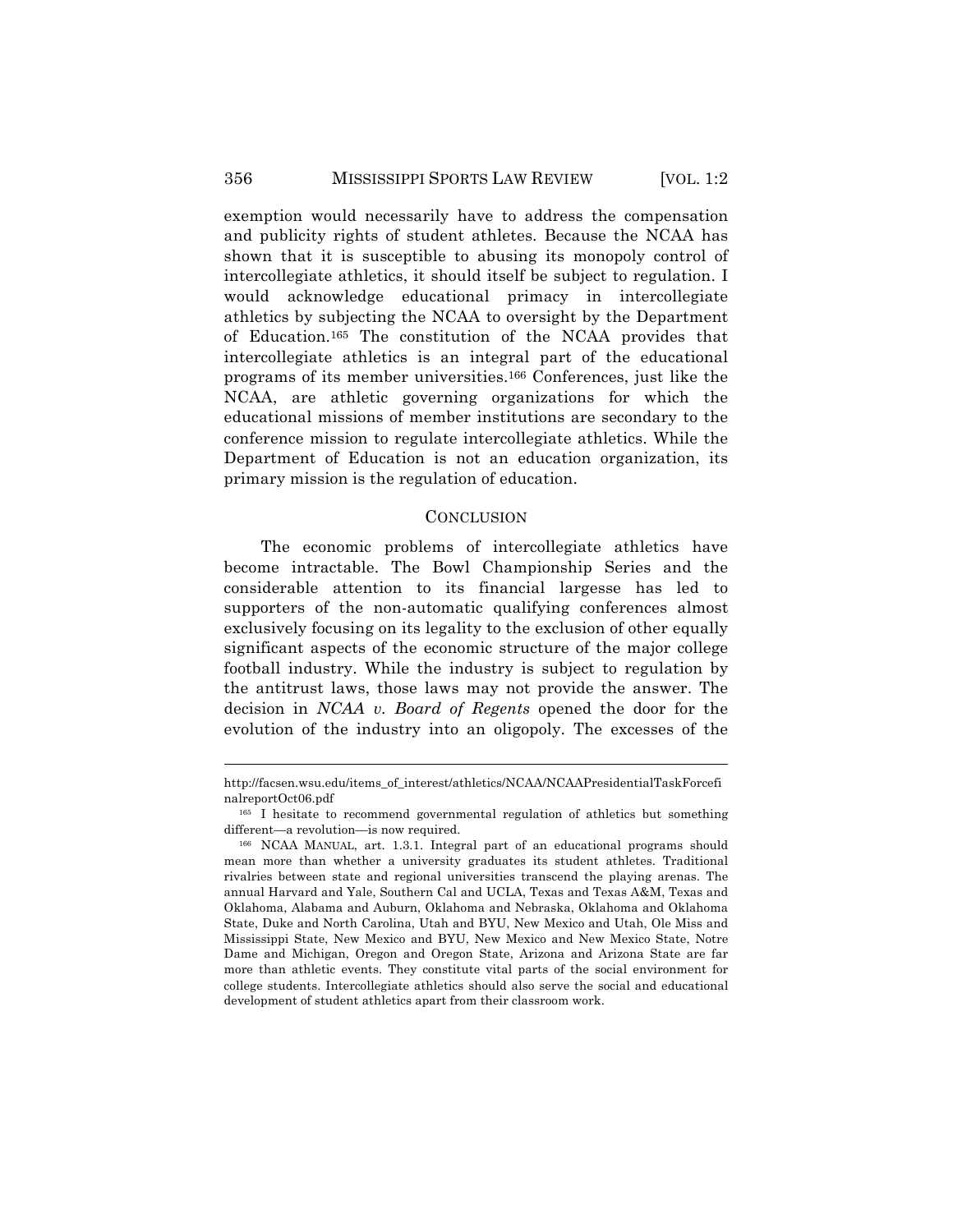oligopoly may prove to be no more illegal thereunder than the Bowl Championship Series which has been tweaked from time to time to enhance its legality. Nevertheless, this article has outlined the framework for examining the industry under an antitrust lens. Even if oligopolistic practices may be successfully challenged, an appropriate remedy is illusive. This article therefore proposes to address the problem by enhancing self-regulation by the NCAA through a limited exemption from the antitrust laws and buttressing it with oversight by the Department of Education. It is time for revolution, not reform.